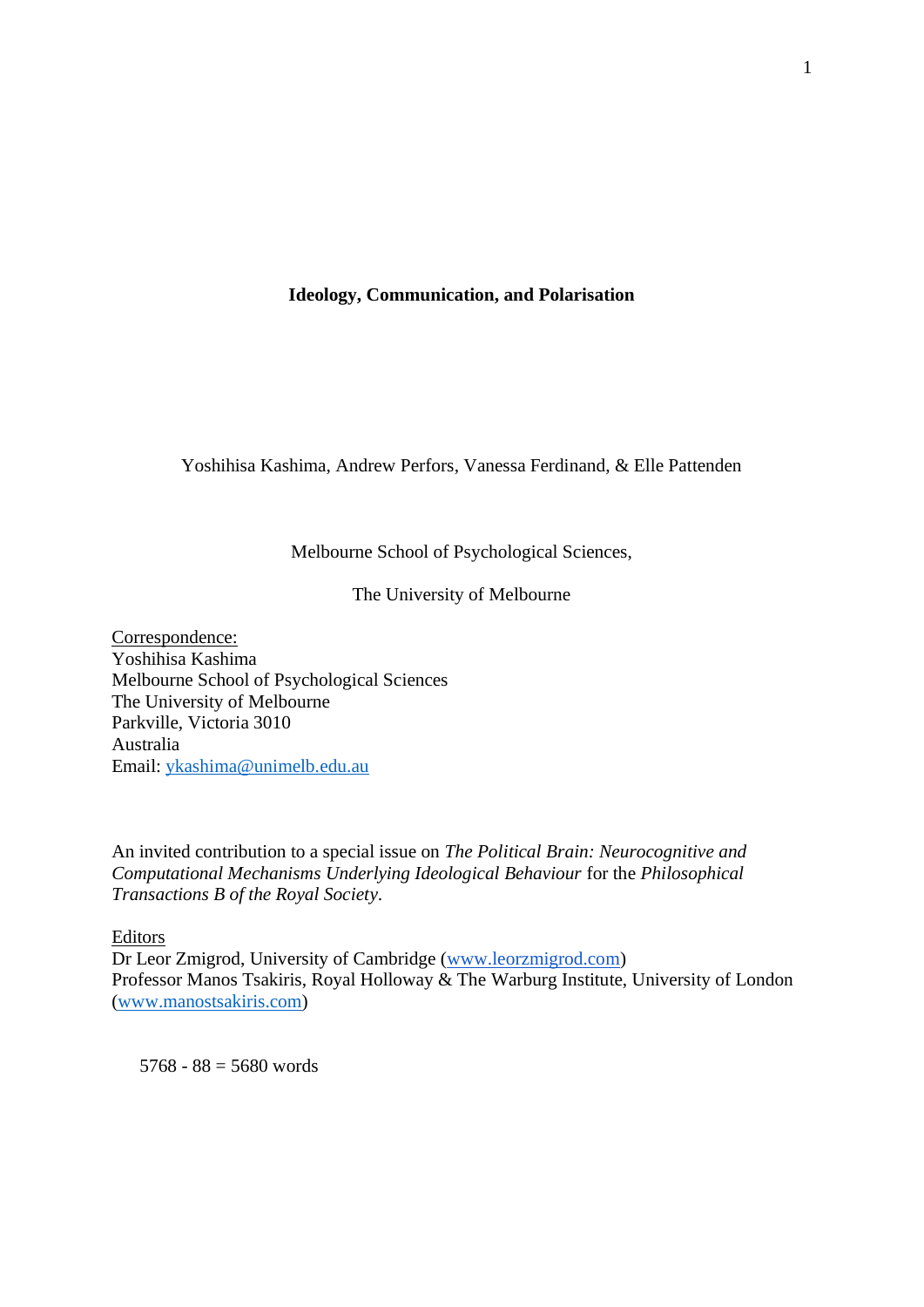#### **Ideology, Communication, and Polarisation**

## **Abstract**

Ideologically committed minds form the basis of political polarisation, but ideologically guided communication can further entrench and exacerbate polarisation depending on the structures of ideologies and social network dynamics on which cognition and communication operate. Combining a well-established connectionist model of cognition and a well-validated computational model of social influence dynamics on social networks, we develop a new model of ideological cognition and communication on dynamic social networks and explore its implications for ideological political discourse. In particular, we explicitly model ideologically filtered interpretation of social information, ideological commitment to initial opinion, and communication on dynamically evolving social networks, and examine how these factors combine to generate ideologically divergent and polarised political discourse. The results show that ideological interpretation and commitment tend towards polarised discourse. Nonetheless, communication and social network dynamics accelerate and amplify polarisation. Furthermore, when agents sever social ties with those that disagree with them (i.e., structure their social networks by homophily), even non-ideological agents may form an echo-chamber and form a cluster of opinions that resemble an ideological group.

Keywords: cultural dynamics, opinion dynamics, social network dynamics, communication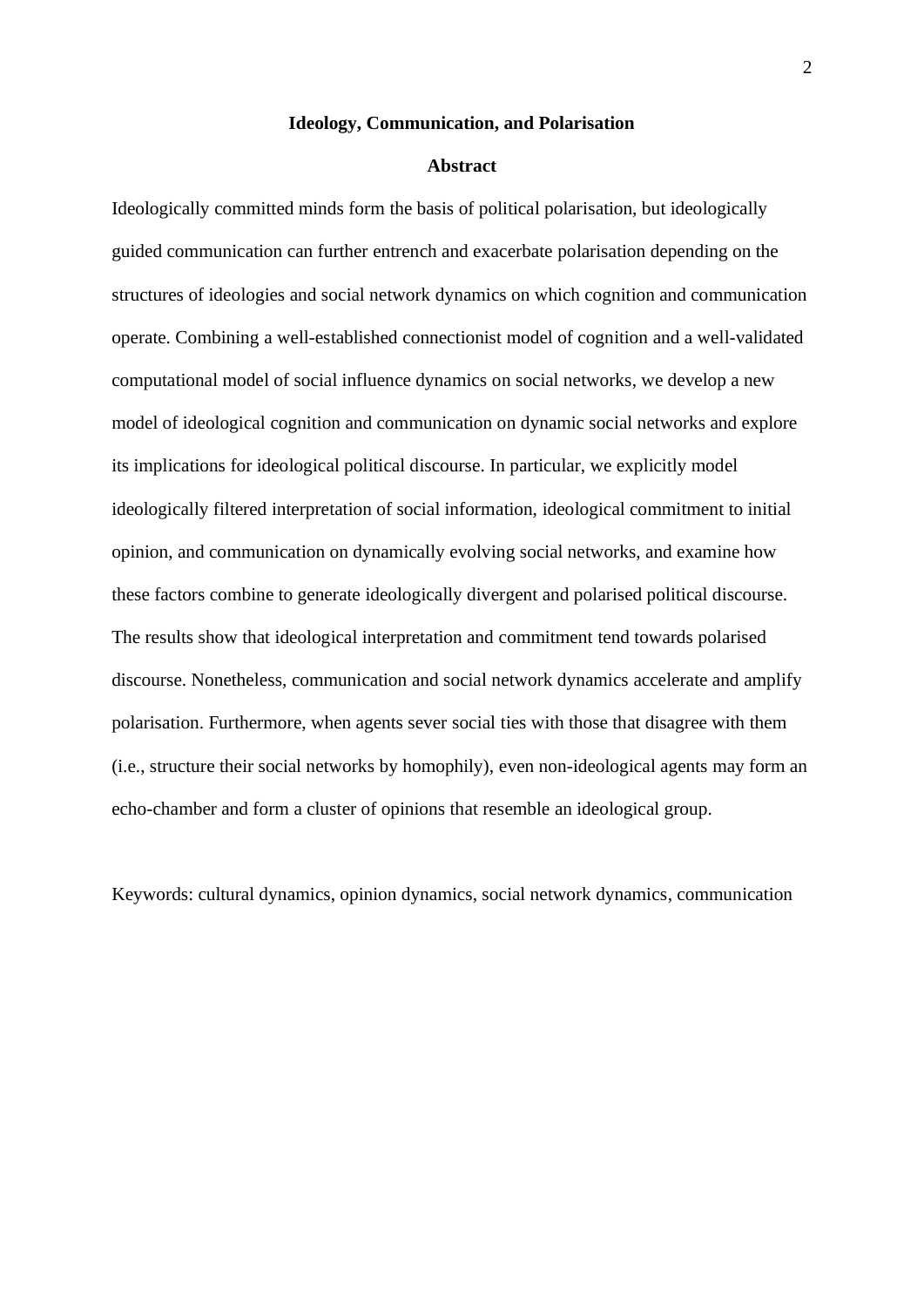## **1. Introduction**

From Brexit to climate change, polarised political discourse is ubiquitous in democracies across the world. At one level, it is not too surprising that there are diverse opinions about how to meet ecological and geopolitical challenges such as global warming and the changing balance of international powers. After all, humans respond to the natural and human-made environment by shaping their world through collective adaptation [1, 2]. When the environment is changing dynamically, sorting out a vision for our collective future via political discourse is an inevitable part of this adaptation process.

But, does vigorous political discourse always polarise? Here we define political discourse widely, to encompass all forms of political communication within a population, ranging from individuals to groups and everyday conversations to elite political discussions. Such discourse is, fundamentally, *human collective information processing* whose goal is to solve collective adaptation problems. Different configurations of collective information processing can generate divergent opinion dynamics (e.g., polarisation or consensualisation) under different circumstances.

Our main aim is to present a computational behavioural science approach that enables us to evaluate the contributions of different factors on polarised political discourse. We show that polarisation is affected by communicative as well as cognitive factors, and that they interact with each other in non-obvious ways.

#### **2. Background to Computational Modelling of Public Opinion Dynamics**

Around half a century ago, a computational behavioural science of collective information processing emerged in an attempt to understand the polarisation of public opinion on fluoridation – the use of fluoride to reduce tooth decay in public water supply – in the United States [3, 4]. A computational model was developed following the then available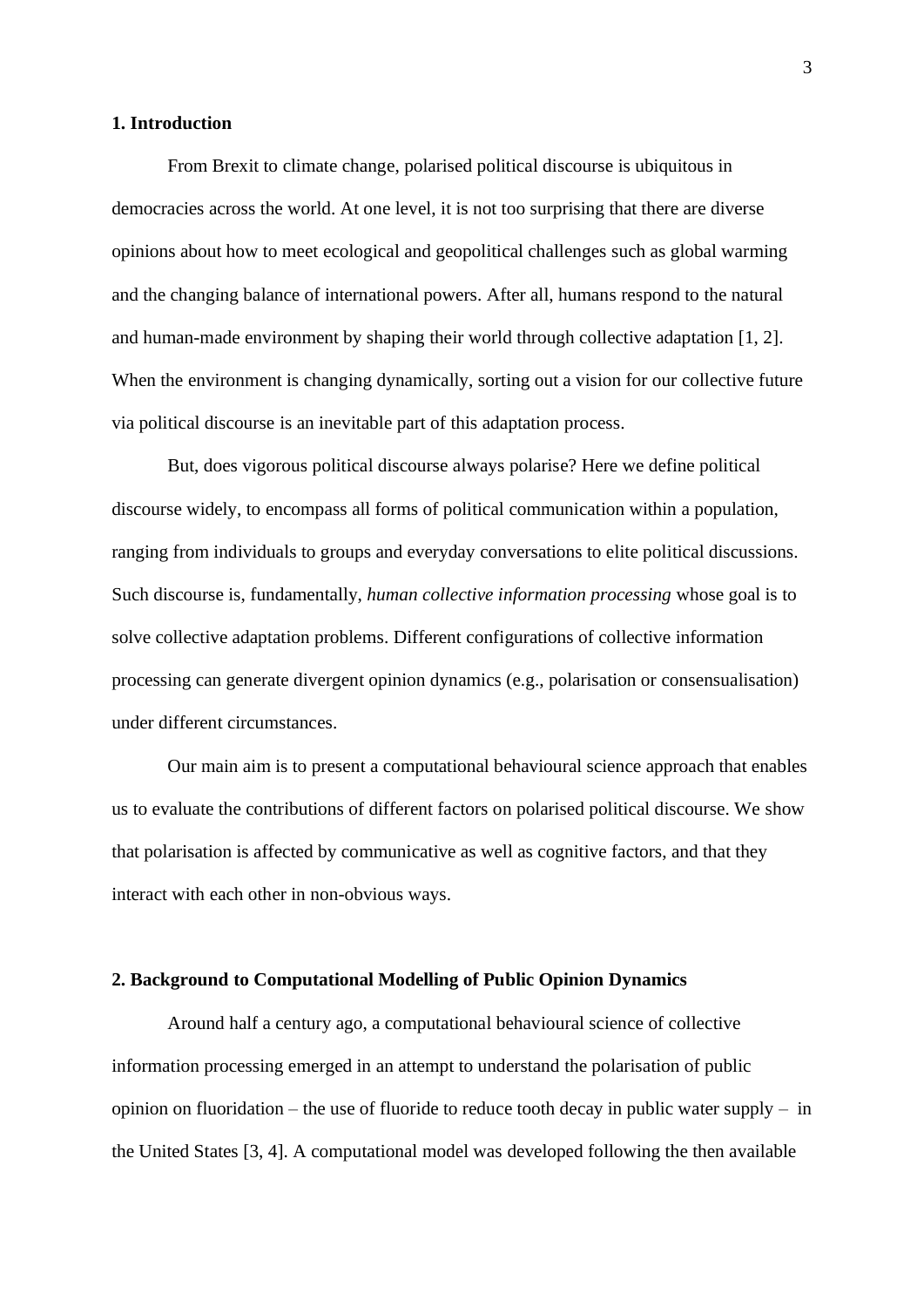theories of social influence [4, 5]. It assumed that individuals process each other's expressed opinions, recognise discrepancies in opinion, and modify their opinions to reduce the discrepancies. Ironically, this model showed public opinions should never polarise, but always consensualise. This led Abelson, a pioneer of computational behavioural science, to famously decry "what on earth one must assume in order to generate the bimodal" (p. 153, [4]) distribution of public opinion!

Subsequent computational models identified several mechanisms that generate polarised public opinion. Flache and his colleagues' recent review [6] provides a useful overview. For example, clusters of opinions are likely to emerge if interacting individuals have commitments to their initial opinions [7] or if their opinions are only modified by agents whose opinions are sufficiently similar to their own [8]. Polarisation is also likely if opposing opinions have a psychologically repulsive impact [9, 10]. Although there are numerous variations on the themes, this voluminous work has compellingly showed that cognition and communication matter as critical drivers of discursive dynamics.

However, these computational models have two general drawbacks. First, they are typically about a single attitudinal issue: public opinions are assumed to vary on a single dimension of societal concern. However, much of contemporary public discourse is ideologically informed. That is, multiple issues are conceptually interconnected and thus constitute an overall *system* of beliefs [11]. One example is neoliberalism. It is not a unidimensional proposition about the virtue of a market economy; it also includes political, social, and even psychological dimensions [12, 13]. A second drawback is that these computational models tend to conflate the cognitive process of interpretation and the motivational process of ego-involvement. As we will show later, these processes can be modelled separately and can shed light on the on-going discussion about cognitive and motivational accounts of polarisation (e.g., [14-16]).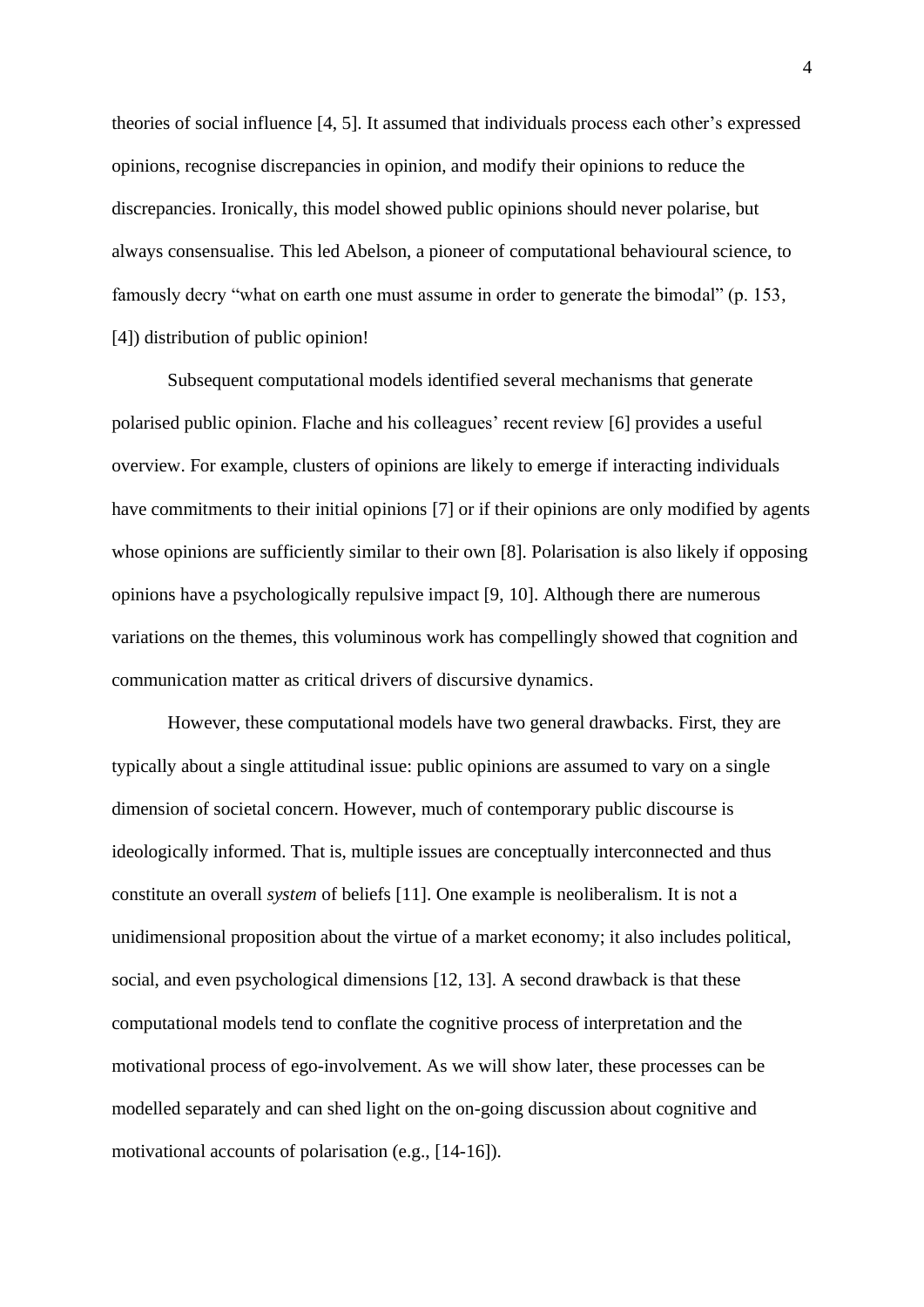In this paper, we develop a framework that enables us to model ideological cognition and communication on multiple opinion dimensions by integrating a psychologically grounded connectionist approach to cognition [17-19] and a network approach to communication and social influence [20, 21]. This allows us to identify the aspects of ideological cognition, communication, and socio-technological context that may modulate the process of polarisation. We find that polarisation occurs most often when individuals interpret ambiguous information through an ideological lens, their identity is tied to their ideology, and can choose who to communicate with. Moreover, these factors interact in complex ways.

#### **3. A Connectionist Model of the Ideological Mind**

Within the cultural dynamics framework [2], we first develop a simple model of ideological thinking using a well-established connectionist approach called the tensor product model [17-19], and place this model of the individual mind within a social network of interacting agents later. We focus on a focal agent *i*, which encounters an opinion (**input**) expressed by external sources at time *t* (Fig. 1). This is represented by a column vector with *n* elements, which correspond to a set of propositions that constitute an ideology [11]. The activation levels of the *n* elements reflect the degrees of endorsement of the corresponding propositions expressed in the encountered opinion, and are given by real numbers from  $+1$ (endorsement) to -1 (dis-endorsement). An opinion then can be understood as a point in the *n*dimensional opinion space thus defined, and opinion dynamics as movements in the opinion space.

In this model, an agent consists of an interpreter and a memory mechanism. A focal agent *i* interprets the encountered opinion through the interpreter  $(C_i)$ , which acts as their cognitive lens. Mathematically,  $C_i$  is an  $n \times n$  matrix that filters the input and generates its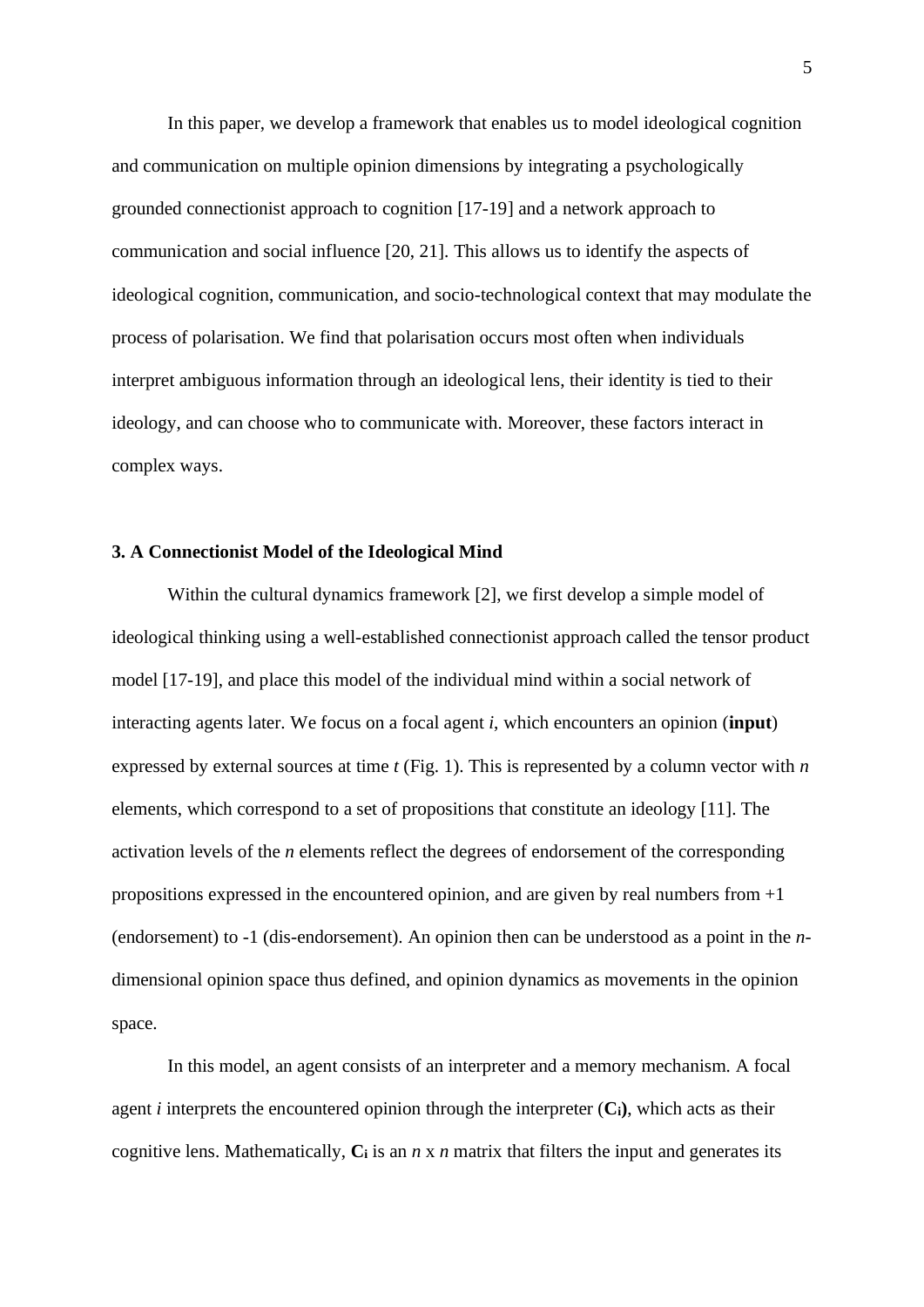interpretation in the "opinion" layer in Fig. 1 via  $e_{ti} = C_i$ (**input**). Psychologically,  $C_i$  indicates agent *i*'s existing associations between the propositions – how much the agent believes that one proposition is related to another. **eti** is a column vector representing how agent *i* has interpreted the encountered opinion's levels of agreement with the propositions.



**Fig. 1. A schematic representation of the psychological model of ideological thinking**

**Note.** Each agent consists of an interpreter and a memory. A circle is a cognitive unit that represents a proposition; the figure assumes 5 propositions constitute an ideology. Activation of each unit indicates the level of agreement that the agent has for the corresponding proposition. **C<sup>i</sup>** represents the associations between the propositions for that agent, while **M(t-1)i** represents the pre-existing associations between opinions and sources. **eti** = the agent's interpreted input at time *t*;  $s_t$  = the agent's source attribution at time *t***;**  $M_{ti}$  = their memory representation at time  $t$ ;  $\mathbf{E}_{ti}$  = their episodic memory that binds the attributed source and interpreted input;  $\mathbf{o}_{ti}$  = the agent's opinion retrieved by cuing memory by self-representation, **s0i.**

Each agent also has a pre-existing memory,  $M_{(t-1)i}$ , which represents the associations between the interpreted opinions ("opinion" in Fig. 1) and the represented sources ("source" in Fig. 1). Agent *i*'s interpreted opinion is entered into the memory mechanism, where it generates **sti** = **M(t-1)ieti**. For the reasons we explain later, we regard **sti** as an input *source*. The input source and the interpreted input are associated by Hebbian learning to produce an episodic memory at time *t*,  $\mathbf{E}_{ti} = \mathbf{s}_{ti} \mathbf{e}_{ti}^T$ . Hebbian learning is a mechanism often used in the modelling of associative memory in which two simultaneously activated cognitive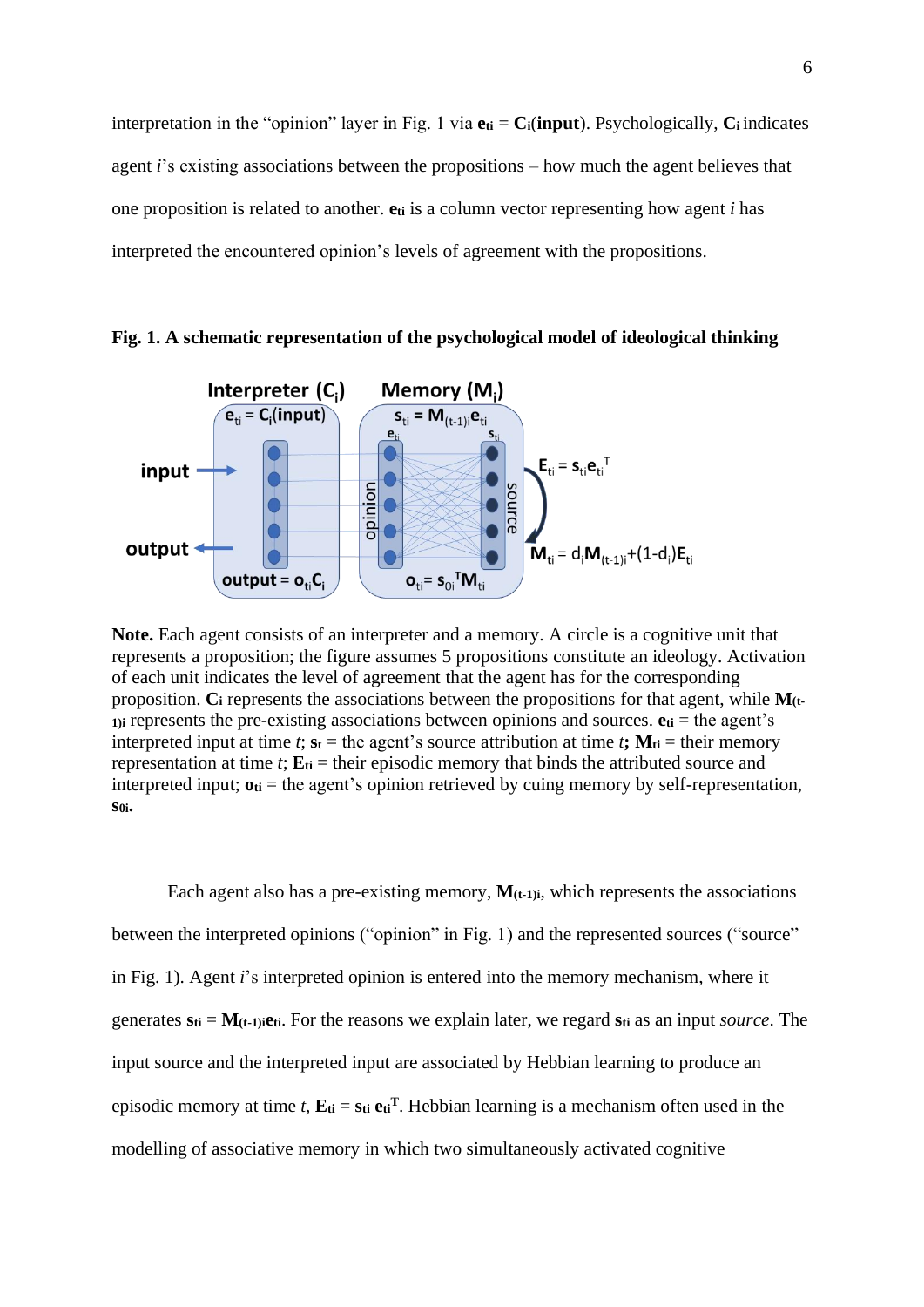representations increase their memory association proportionally to the product of the levels of activation (e.g., [18]; see Supplemental Material). The updated memory is computed as a weighted average of the episodic memory and the pre-existing memory, **M(t-1)i**, as below:

$$
\mathbf{M}_{\mathbf{ti}} = d_i \mathbf{M}_{(\mathbf{t-1})\mathbf{i}} + (1-d_i)\mathbf{E}_{\mathbf{ti}},\tag{1}
$$

where  $0 < d_i < 1$  controls the rate of learning for agent *i*, with a larger value implying a slower learning. For all simulations, we kept d<sup>i</sup> constant at .5. As a new input enters into the system, it is interpreted, its input source is encoded, episodic memories are constructed, and memory is updated iteratively.

We postulate that ideological as opposed to non-ideological processing of information can occur separately for interpretation and memory. First, the interpreter can be *ideological* or *unbiased*. Akin to Zmigrod's *doctrinal* [22] ideological thinking, ideological interpreters generate ideologically biased interpretations of inputs and produce doctrinaire perceptions of social reality, whereas unbiased interpreters process information accurately (also see [23]). Second, the memory mechanism may be *ideologically ego-involved* or *uninvolved.* Well aligned with Zmigrod's *relational* or *identity-based* ideological thinking, ideological egoinvolvement promotes motivated commitment to an ideological position, while an ideologically uninvolved mechanism does not show ideological commitment (also see [24]). Factorially combining ideological vs. unbiased interpreter and ideologically ego-involved vs. uninvolved memory mechanisms, we create a 2 x 2 typology of ideology-relevant information processing styles and study their implications for opinion dynamics.

## **(a) Interpretation-based ideological mechanism**

To model ideological interpretation, let a prototypical ideology be represented as a point **a** in the *n*-dimensional opinion space. We assume that, prior to receiving inputs (i.e., *t* =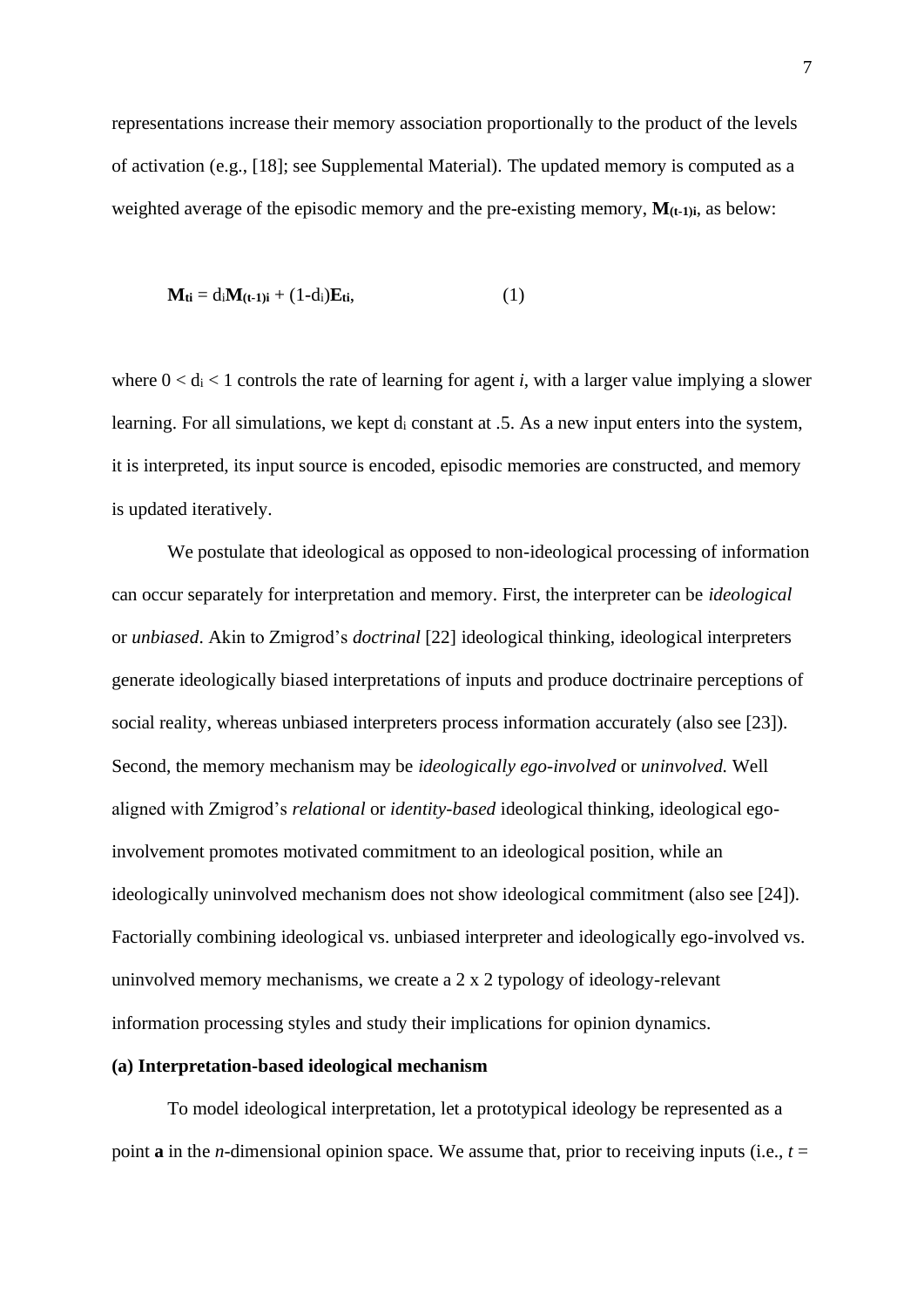0), agent *i* acquires this ideology with some slight variation from its prototype, so that their acquired ideology, **e** $\theta$ *i*, approximates the ideology, **a**: **e** $\theta$ **i**  $\approx$  **a**. Here, the cognitive mechanisms normalize the vectors (i.e.,  $|\mathbf{e}_{0i}|$ ,  $|\mathbf{input}| = 1$ ), and the interpreter is modelled as an autoassociator:  $C_i = e_{0i}e_{0i}^T \approx aa^T$ , which acts as an ideologically biased filter. When an input enters, the following obtains:  $C_i$ (input) = ( $e_{0i}$ <sup>T</sup>input) $e_{0i}$ , where  $e_{0i}$ <sup>T</sup>input =  $\alpha$  is a scalar. In other words, the interpreted input is a replica of the learned ideology with its length scaled to its cosine similarity with the prototypical ideology. The more similar the input is to the ideology, the more amplified it becomes; however, if the input is contrary to the ideology ( $\alpha$ )  $(0, 0)$ , it is encoded as its antithesis. Thus, for an ideological agent, the cognitive associations between the ideological propositions, **Ci**, provide cognitive support for the acquired ideology.

In contrast, an *unbiased* agent has an interpreter **C<sup>i</sup>** corresponding to the identity matrix **I** whose diagonal elements are 1 and off-diagonals are 0, so that **Ci**(**input**) = **input**. In other words, agent *i* interprets their input without distortion because they interpret all propositions independently of each other.

#### **(b) Memory-based ideological mechanism**

The memory-based ideological mechanism can be modelled through the initial memory representation,  $M_{0i}$ , which exists prior to receiving inputs (i.e.,  $t = 0$ ). For the *ideologically ego-involved*, the individual's identity is inexorably associated with the ideology [25]. Let agent *i*'s self-representation, i.e., identity, **s0i** (|**s0i**|=1), a pattern of activations over the "source" units in Fig. 1. The units represent aspects of agent *i*'s identity, including personal attributes, group memberships [26], or any features that agent *i* define oneself with. Following Eagly and Johnson [27], we model ideological ego-involvement as a memory association between one's self-representation and the ideology as learned by agent *i*, **e** $0i \approx a$ : **M** $0i = so$ **ie** $0i$ <sup>T</sup>.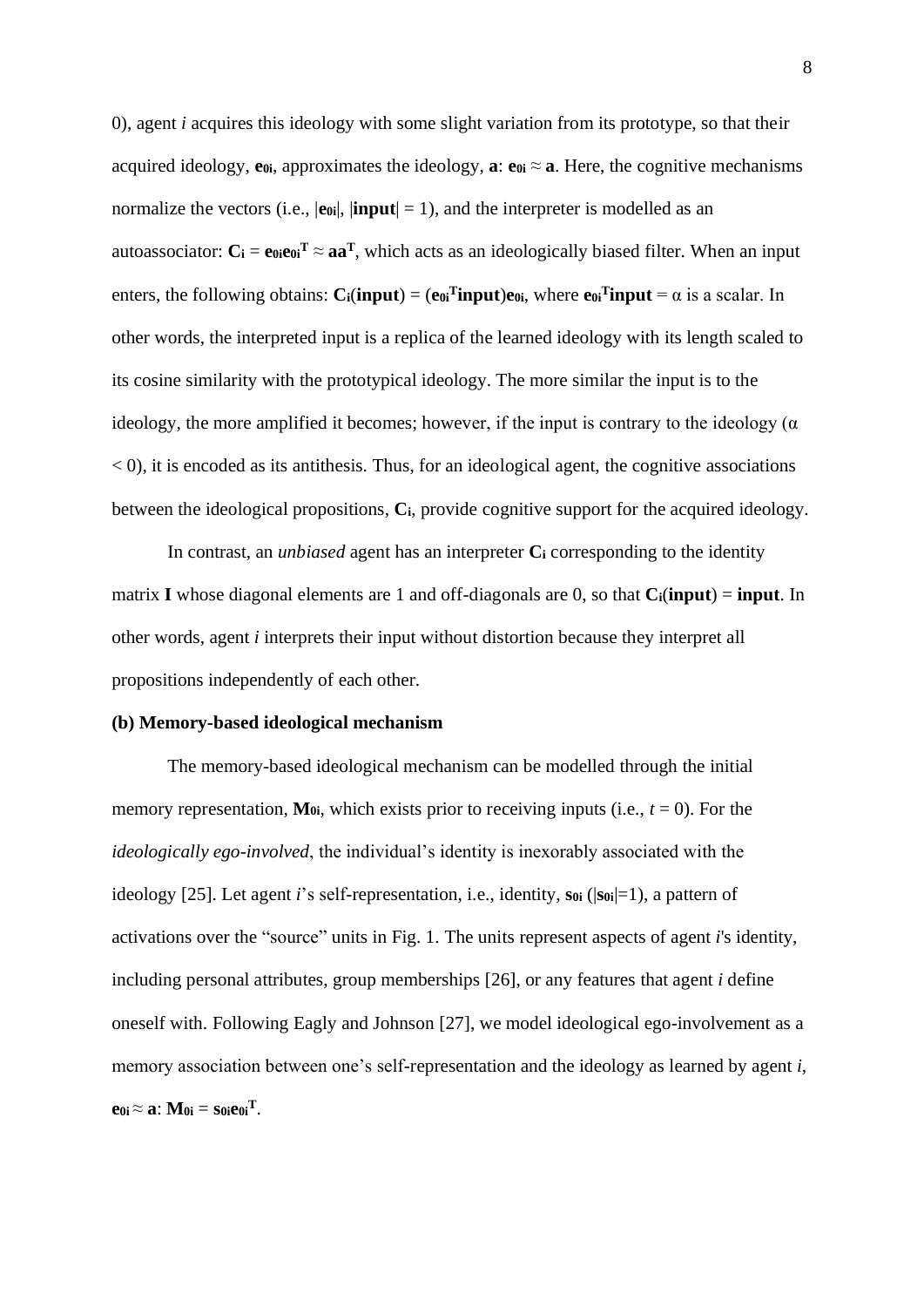This mechanism has a profound implication for how the source of the first input, **s1i**, is encoded. If we let  $\alpha = e_0$ **Tinput**,  $s_1 = \alpha s_0$ . Psychologically, the first input source is encoded in terms of the aspects of the agent's identity. If the input resonates with the learned ideology, **e** $\theta$ **i**,  $(\alpha > 0)$ , the first input source,  $s$ **1i** =  $\alpha$ **s** $\theta$ **i**, is regarded as an ideological ally represented similarly to oneself. If the first input opposes the learned ideology,  $\alpha$  < 0, the source becomes one's nemesis. To see this, note that for those with an ideological interpreter,  $s_{1i} = M_{0i}e_{1i}$  $\mathbf{s}_{0i}(e_{0i}^T e_{1i}) = e_{0i}^T [\mathbf{C}_i(\mathbf{input})] \mathbf{s}_{0i} = (e_{0i}^T e_{0i})(e_{0i}^T \mathbf{input}) \mathbf{s}_{0i} = (e_{0i}^T \mathbf{input}) \mathbf{s}_{0i} = \alpha \mathbf{s}_{0i}$ ; for those with unbiased interpreter,  $s_{1i} = M_{0i}e_{1i} = s_{0i}(e_{0i}^Te_{1i}) = e_{0i}^T[C_i(\text{input})]s_{0i} = (e_{0i}^T\text{input})s_{0i} = \alpha s_{0i}$ because  $C_i = I$ .

In *ideologically uninvolved* minds, one's identity is associated with ideas unrelated to the ideology,  $e_{ui}$ , such that  $EXP(e_{ui}a^T) = 0$ , where  $EXP$  is expected value. That is, the individual's initial ideas are, on average, orthogonal to the ideology. Here, agent *i*'s initial memory is an association between one's identity,  $s_{0i}$ , and the unrelated ideas,  $e_{ui}$ :  $M_{0i}$  = **s0ieui <sup>T</sup>**. This means that the initial ideas, **eui**, of some agents may resonate with the ideology  $(e_{\text{ui}}\mathbf{a}^{\text{T}} \approx e_{\text{ui}}e_{0i}^{\text{T}} = \beta > 0$ , and the initial ideas of others might oppose it ( $\beta < 0$ ). On the average,  $EXP(\beta) \approx 0$ . If the agent has an ideological interpreter, the first input source is encoded as **s**<sub>1i</sub>  $= \alpha \beta s_{0i}$  [s1i = M<sub>0i</sub>e<sub>1i</sub> = s<sub>0i</sub>(e<sub>ui</sub><sup>T</sup>e<sub>1i</sub>) = e<sub>ui</sub><sup>T</sup>[C<sub>i</sub>(input)]s<sub>0i</sub> = (e<sub>ui</sub><sup>T</sup>e<sub>0i</sub>)(e<sub>0i</sub><sup>T</sup>input)s<sub>0i</sub>]. If the agent has unbiased interpreter,  $s_{1i} = \beta s_{0i}$  [M<sub>0i</sub>e<sub>1i</sub> =  $s_{0i}(e_{ui}^T e_{1i}) = e_{ui}^T[C_i$ (input) $]s_{0i} = (e_{ui}^T input)s_{0i}$ ].

## **(c) Output process**

So far, we have described the process by which an agent forms an opinion. How do they express it? This process is modelled as accessing memory using one's selfrepresentation,  $s_{0i}$ , as a cue:  $o_{ti} = s_{0i}^{T}M_{ti}$ . What is retrieved  $(o_{ti})$  is then the self's opinion at the time of access. Suppose that the focal person expresses an opinion based on their initial memory, **M0i**, before receiving any inputs. An ideologically ego-involved person retrieves the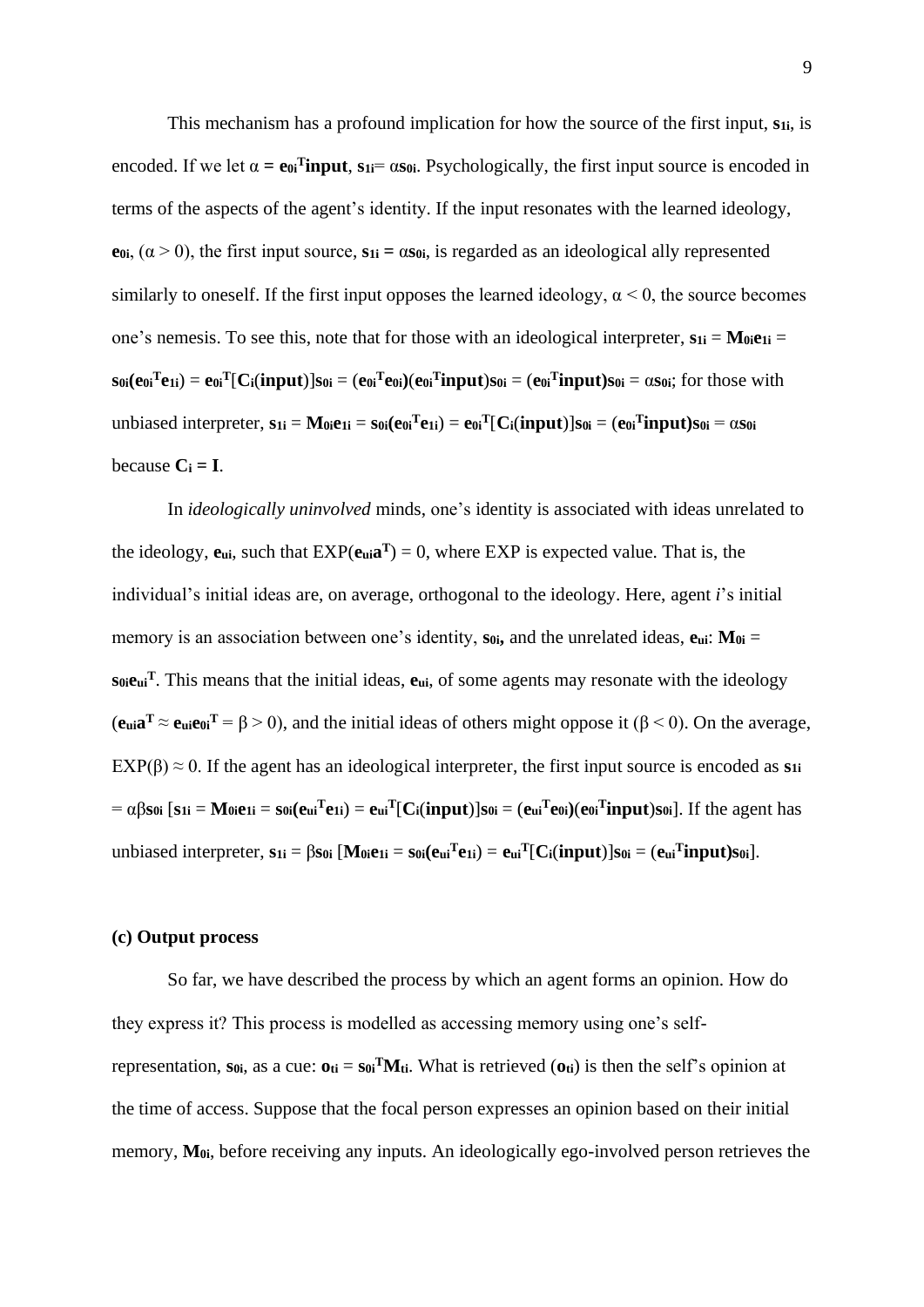learned ideology:  $\mathbf{o}_{0i} = (\mathbf{s}_{0i}^T \mathbf{s}_{0i}) \mathbf{e}_{0i}^T = \mathbf{e}_{0i}^T$ . However, an ideologically uninvolved person retrieves the unrelated initial ideas:  $\mathbf{o}_{0i} = \mathbf{e}_{ui}$ . Depending on whether their initial ideas resonate with the learned ideology ( $\beta$  > 0) or oppose it ( $\beta$  < 0), they will express opinions accordingly. The retrieved opinion is then put through the interpreter in reverse to generate an output (**output**) based on the notion that interpretation and production involve the same underlying representations [28].

## **(d) Typology of ideological thinking**

Combining the interpretation-based and memory-based ideological mechanisms, we have four different types of ideological thinking (see Table 1).

| $-$ ., $\mathbf{r}$<br>$\sim$ $\sim$ |                            |                     |                             |                       |                   |                           |                          |                                             |
|--------------------------------------|----------------------------|---------------------|-----------------------------|-----------------------|-------------------|---------------------------|--------------------------|---------------------------------------------|
| Type                                 |                            | Interpreter $(C_i)$ |                             | $e_{1i}$              | Memory $(M_{0i})$ |                           | S <sub>1</sub> i         | $E_{1i}$                                    |
| 1                                    | Fully<br>ideological       | Ideological         | $e_{0i}e_{0i}$ <sup>T</sup> | $\alpha$ e $_{0i}$    | Ego-<br>involved  | $S0i$ e $0i$ <sup>T</sup> | $\alpha$ S0i             | $\alpha^2$ S0ie0i <sup>T</sup>              |
| $\overline{2}$                       | Ideological<br>interpreter | Ideological         | $e0ie0iT$                   | $\alpha$ e $\alpha$ i | Uninvolved        | $S0i$ eui $T$             | $\alpha$ <sup>3s0i</sup> | $\alpha^2$ $\beta$ Soieoi <sup>T</sup>      |
| 3                                    | Ego-involved<br>ideologist | Unbiased            |                             | input                 | Ego-<br>involved  | $S0i$ e $0i$ <sup>1</sup> | $\alpha$ S0i             | $\alpha$ So <sub>i</sub> input <sup>T</sup> |
| $\overline{4}$                       | Non-<br>ideological        | Unbiased            |                             | input                 | Uninvolved        | $S0ieu^T$                 | $\beta s_{0i}$           | $\beta$ s <sub>0i</sub> input <sup>T</sup>  |

**Table 1. Typology of ideological thinking**

**Note:**  $\mathbf{a} = \text{prototype of ideology}; \mathbf{e}_{0i} = \text{learned ideology} (\approx \mathbf{a}); \mathbf{s}_{0i} = \text{self}; \mathbf{e}_{ui} = \text{unrelated initial}}$ beliefs;  $I =$  identity matrix;  $\alpha = e_0$  **Tinput**;  $\beta = e_0$  **T** $e_0$ *i*. Note that  $-1 < \alpha$ ,  $\beta < 1$ , but  $0 < \alpha^2 < 1$ .

Type 1 is *fully ideological* – interpreting inputs through an ideological lens and

ideologically ego-involved.

Type 2 is an *ideological interpreter* – ideologically interpreting inputs, but

ideologically uninvolved.

Type 3 is an *ego-involved ideologist,* unbiased in interpretation, but committed to an ideology.

Type 4 is *non-ideological* – unbiased in interpretation and ideologically uninvolved.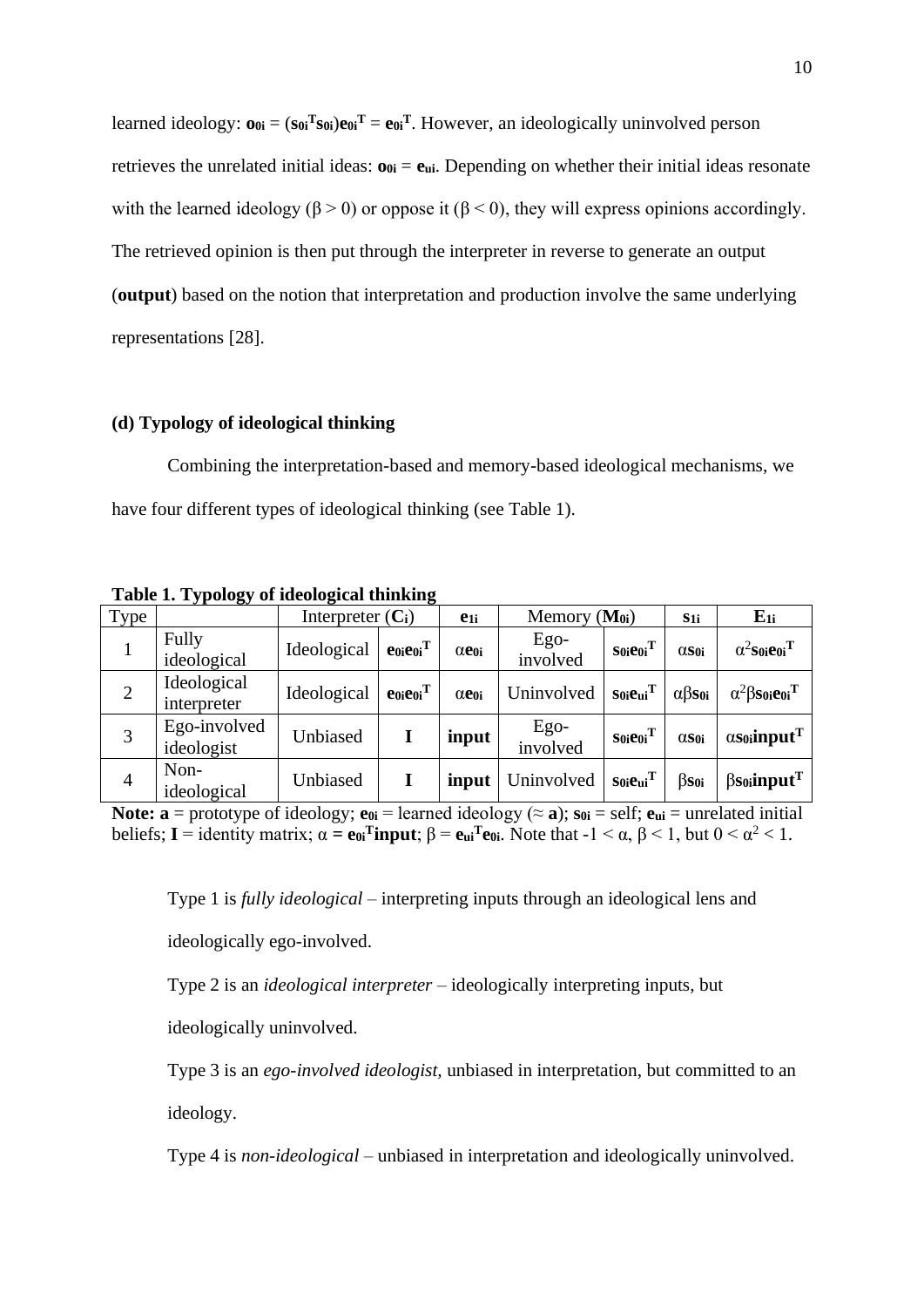Arguably, Type 1 is most and Type 4 is least ideologically minded, with the other types in between.

To illustrate the opinion updating processes, we simulated 100 agents of each type, in which each agent learned 50 inputs with each element randomly generated from uniform distribution [-1,1]. Here, the agents do not interact with each other, but simply process incoming random inputs. Fig. 2 shows the results, with the Y-axis representing **(output)a**, the extent to which each agent's output is aligned with the ideology, **a**, as defined in section 3(a).



**Fig. 2. Trajectories of each of the four cognitive styles.**

**Note.** The y-axis indicates, **(output)a**, the dot product of the output with an ideology. Each graph shows the results of 50 random inputs for 100 agents of each type.  $1 =$  ideological interpreter + ideologically ego-involved;  $2 =$  ideological interpreter;  $3 =$  ideologically egoinvolved;  $4 = \text{non-ideological}$ .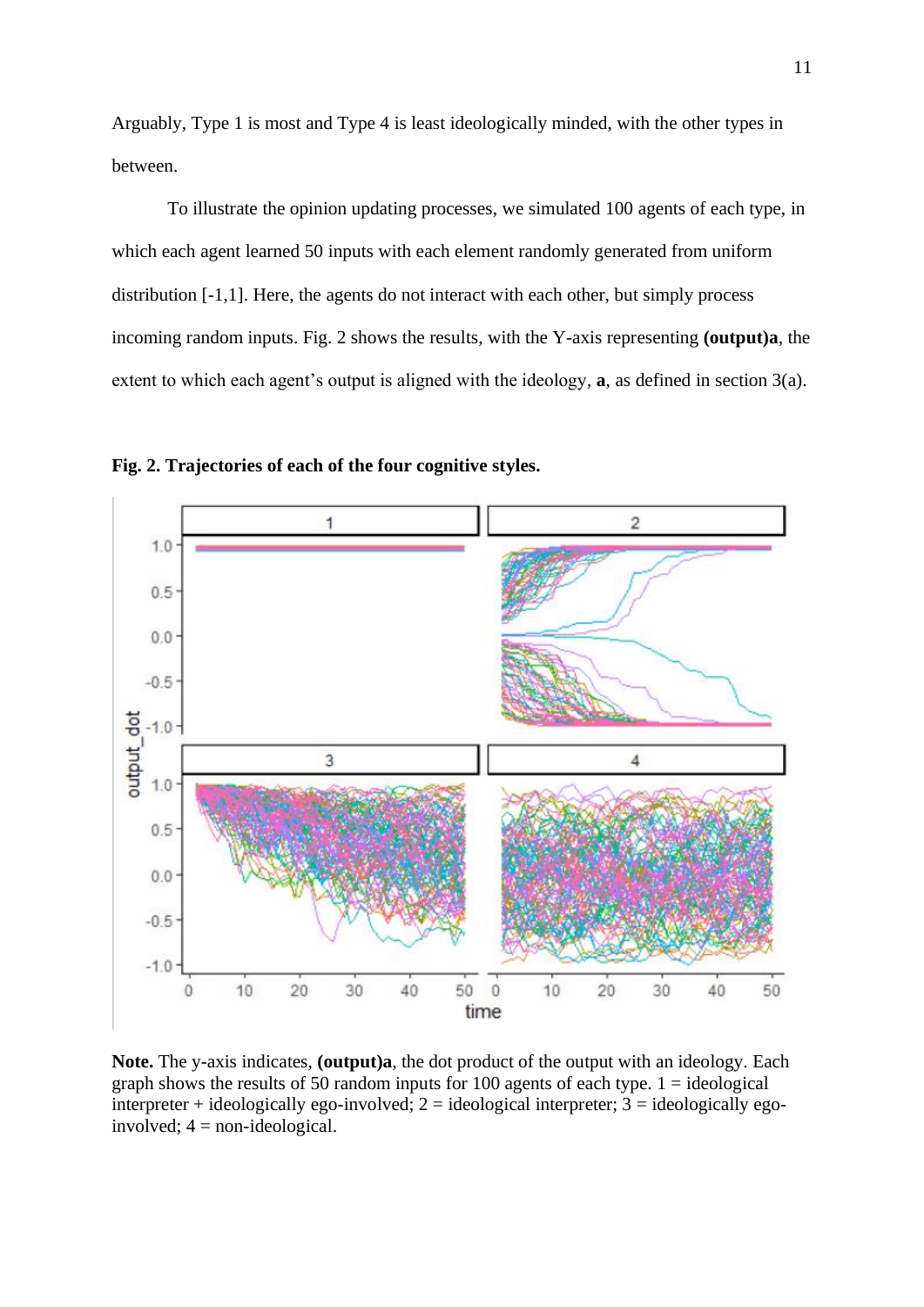Type 1 takes any input as a form of confirmation of the learned ideology. This is because an input that opposes one's ideology is attributed to an opponent, and the input is treated as confirming one's ideology (Table 1; Supplementary Material). Consequently, outputs never change. The fully ideological mind, therefore, remains stable and highly aligned with the ideology no matter what. Thus, a population of fully ideological agents will consensualise if there is only one ideology; however, it will always polarise if there are competing ideologies.

Type 2 remembers an input in terms of its alignment with their initial stance, **eui**. Inputs are regarded as supporting the ideology if their initial opinions are aligned with the ideology, but as opposing the ideology if their initial opinions are opposing it. As a result, these ideological interpreters change their opinions depending on their starting point. In the long run, those who have initially agreed with an ideology even slightly will eventually become a staunch supporter, whereas those who have initially opposed it will become a strong opposition. In contrast to Type 1, a population of Type 2 agents will *always* polarise even if there is only one ideology (provided that there are enough variability in initial opinions). These processes are akin to "elective affinities" or "ideo-affective resonance", in which an ideology "finds" the minds that resonate with it [29]. This type does not have an ego-involved commitment to an ideology *per se*, but implies doctrinal information processing [22, 30, 31]. Growing evidence that those who hold polarised opinions tend to lack reflective reasoning (e.g., [15, 31, 32]) implies this type of ideological thinking.

Type 3 initially retains a learned ideology, but changes their opinion as inputs come in depending on whether they confirm or contradict the ideology. This occurs because, although the initial memory is strongly aligned with the ideology, new episodic memories are largely unbiased and accumulate accordingly. If inputs continue to contradict the learned ideology, Type 3 agents eventually change their opinions in line with the preponderance of the inputs.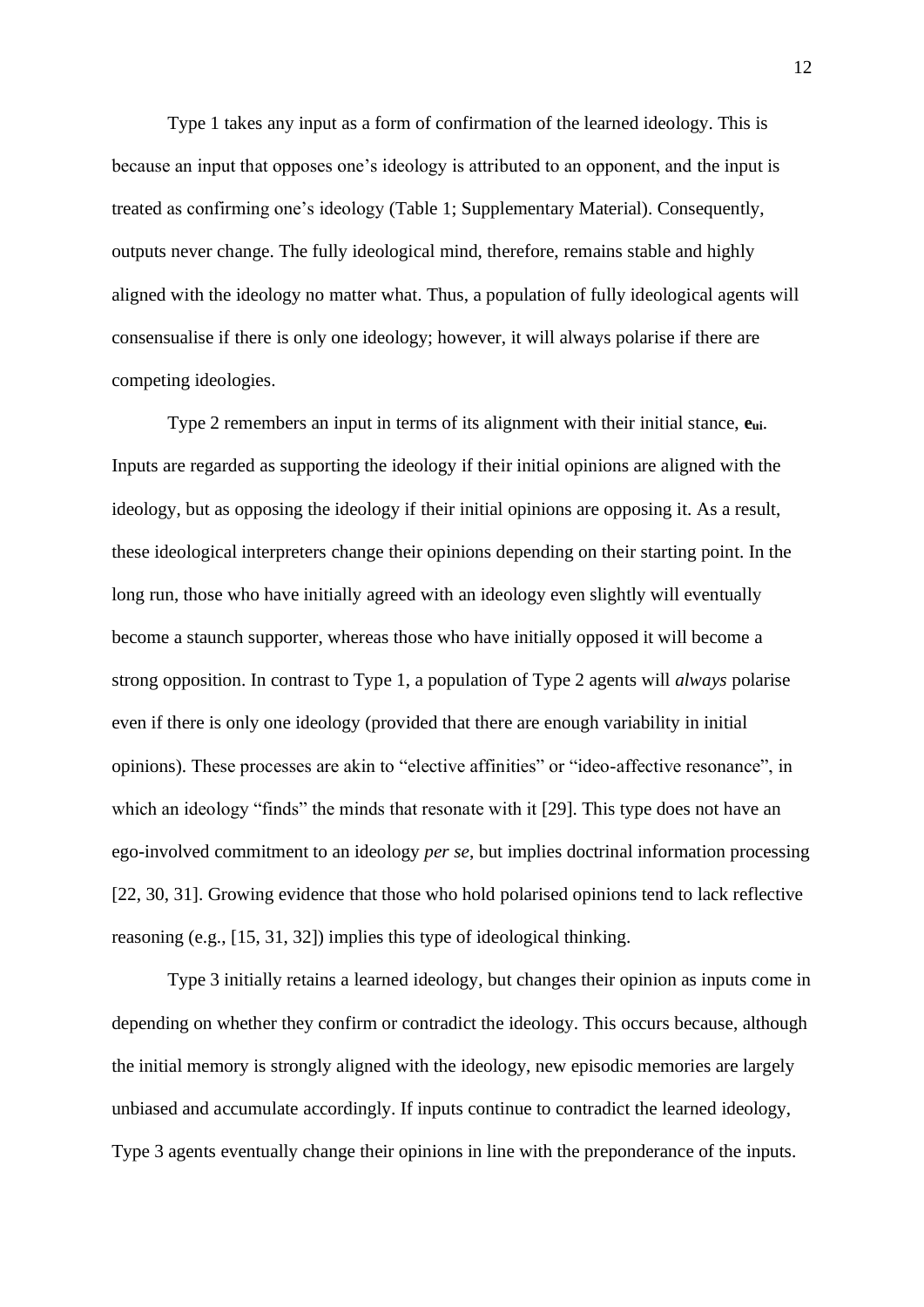In this sense, the ideologically ego-involved may not show cognitive inflexibility, but exhibit ego-involved commitment. Whether a population of Type 3 agents polarises, therefore, depends on the inputs they receive.

Type 4 changes their opinions in accordance with inputs, as one would expect given unbiased and uninvolved processes. Does a population of type 4 agents polarise? As we will show below, it depends on communication and social network dynamics.

# **4. Modelling Communication and Social Influence on Dynamic Social Networks (a) Communication and Social Influence in Multi-dimensional Opinion Space**

Our modelling has so far explored the role of psychological factors on polarisation, but does not capture the dynamics arising from communication. In the previous simulation, all agents simply received random inputs, rather than from each other. Let us now place our isolated cognitive agents within a framework that incorporates communication. We adopt Parsegov, Friedkin, and their colleagues' model of multidimensional social influence on social networks [20, 21] ( see Supplementary Material for other references). In their model, all agents communicate their opinions, and are all influenced by others' opinions simultaneously. Supposing that there are N agents ( $1 \le i, j \le N$ ), agent *j*'s influence on agent *i* is captured by a coefficient,  $0 < w_{ii} < 1$ . However, not all agents are influenced equally; agent  $i$  is assumed to have a degree of stubbornness, represented by a coefficient,  $w_{ii}$ , an influence on itself. Each agent's influence on each other (including oneself) is captured by the full influence matrix, **W**, whose element is wji. If an agent's opinion contains *n* propositions, the influence of that agent applies to every proposition equally, and the sum of all influences ∑wij over all other agents *j* is assumed to be 1 for every agent *i*.

Let **X** be an N x n matrix of the population opinions: each agent *i*'s initial endorsement of each of *n* propositions is in the *i*th row. **X**(0) indicates the set of initial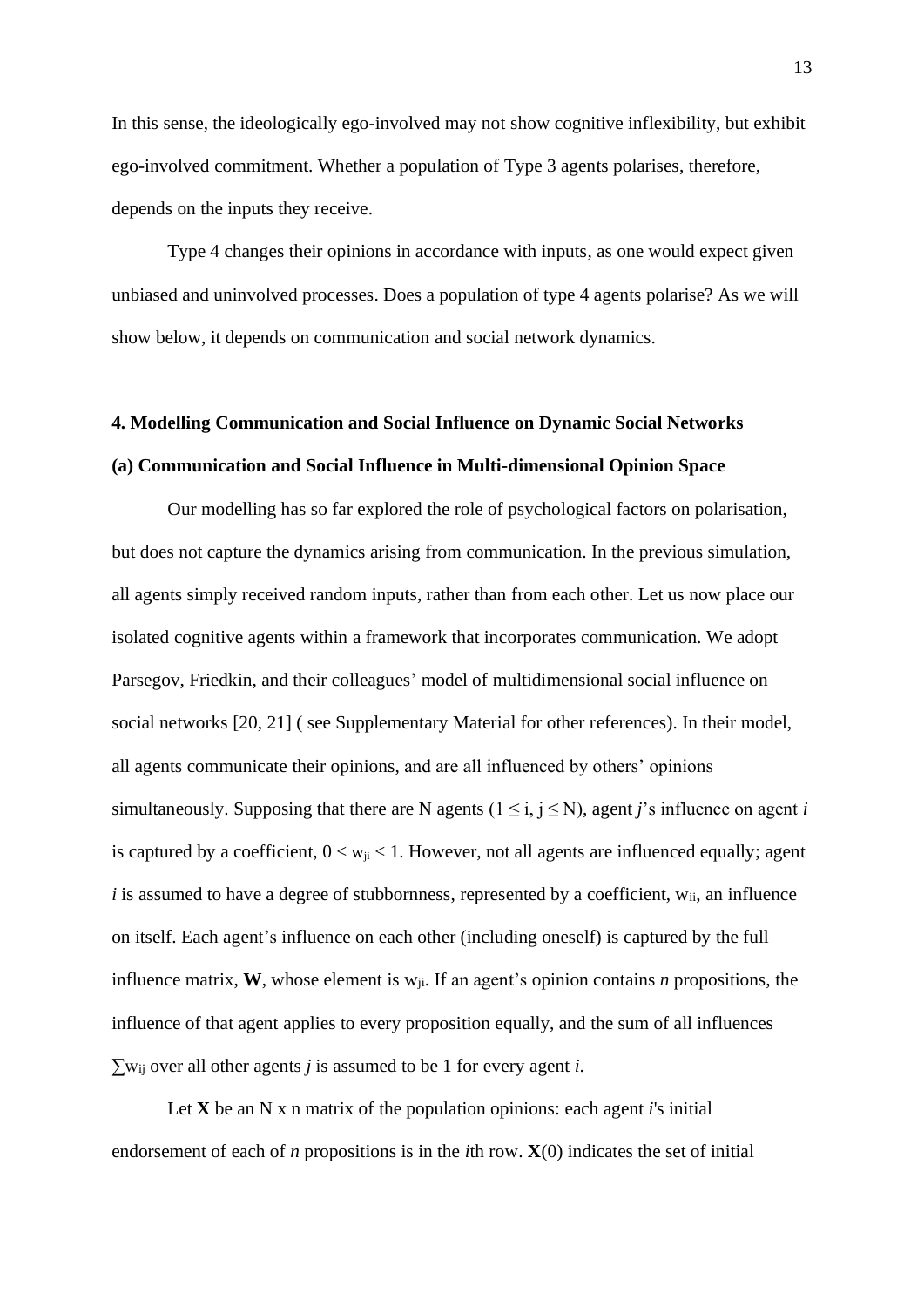opinions and after each round of discussion, each agent receives the aggregated input as weighted by the influence matrix, **W**, as modelled by (2):

$$
\mathbf{X}(k+1) = \mathbf{A}\mathbf{W}\mathbf{X}(k)\mathbf{C}^{\mathrm{T}} + (\mathbf{I} - \mathbf{A})\mathbf{X}(0), k = 0, 1, \ldots, (2)
$$

where **A** is a diagonal N x N matrix with  $1 - w_{ii}$  in its element at *i*th row and *i*th column and 0 elsewhere; **W** is an N x N matrix with wij; and **I** is an identity matrix. Note that an *n* x *n* matrix **C** has an element c<sub>ml</sub>, which captures the *m*th proposition's implication on the *l*th proposition ( $1 \le m$ ,  $1 \le n$ ). In this model, the implication of one proposition for another proposition, **C**, is the same for all agents. Put differently, all agents are assumed to have the same understanding about the conceptual interdependencies between all propositions.

Overall, then, this model represents the input to each agent after a round of communication as a weighted average of that agent's originally expressed opinion and the opinions of all other agents. Rounds of communication continue *k* times, and the input received by each agent is updated in combination with the other agents' opinions until eventually reaching a stable input for each agent.

In this paper, we elaborate on this model in two main ways. First, we interpret the process modelled here as *grounding*, a process by which communicators establish a mutual understanding about their utterances [2]. Each agent communicates the output of its cognitive system to all other agents, and the communication process aggregates these outputs together to produce new input to each agent's cognitive system. Second, instead of assuming that all agents have the same conceptual interdependencies between propositions, we allow each agent to have its own understanding. This individual variation derives from the cognitive processes captured earlier. Recall that we modelled an ideological interpreter that regards each proposition as having a *psychological* implication ( $c<sub>ml</sub> \neq 0$ ) for another proposition, and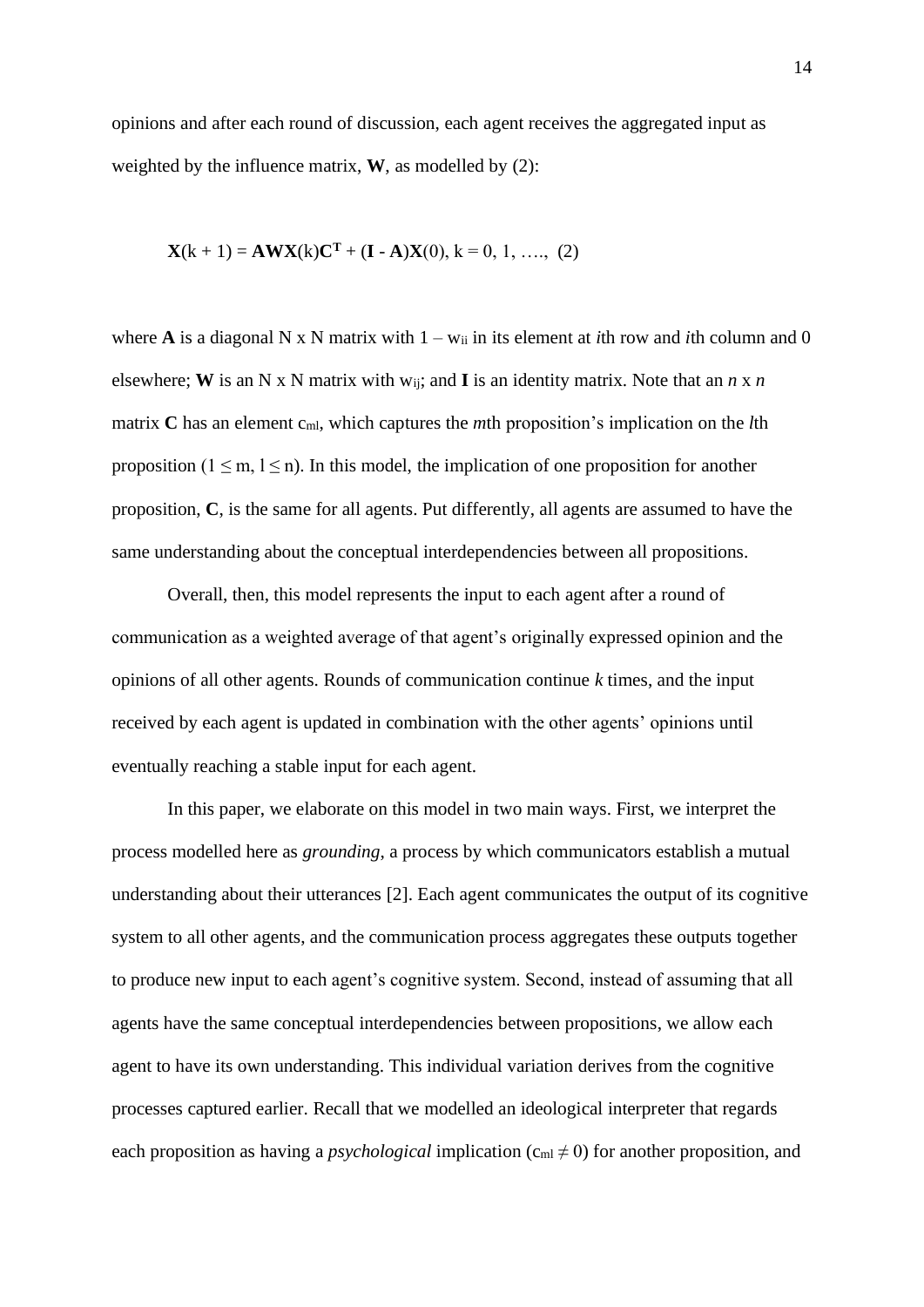an unbiased interpreter that evaluates each proposition independently of other propositions  $(c<sub>ml</sub> = 0, for all  $m \neq l$ ). Our agents also vary, as before, in whether they are ideologically ego$ involved or uninvolved. For this reason, **C** is not included in our application of (2) because it is absorbed by our cognitive model.

Fig. 3 shows the results of simulations for populations of agents with different cognitive styles, given the communication model. Here, we constructed **W** based on the assumption that social influence depends on status characteristics (Supplementary Material). Among all agents, communication removes variability and opinion diversity, generally by exacerbating existing patterns. Full-fledged ideologues (Type 1) converge to their interpreted ideology, and ideological interpreters (Type 2) polarise even more rapidly. Ego-involved ideologists (Type 3) converge to their ideology because they are exchanging ideologically biased communications, basically forming an "echo chamber" (e.g., [33]). In contrast, unbiased Type 4 agents converge on a middle ground.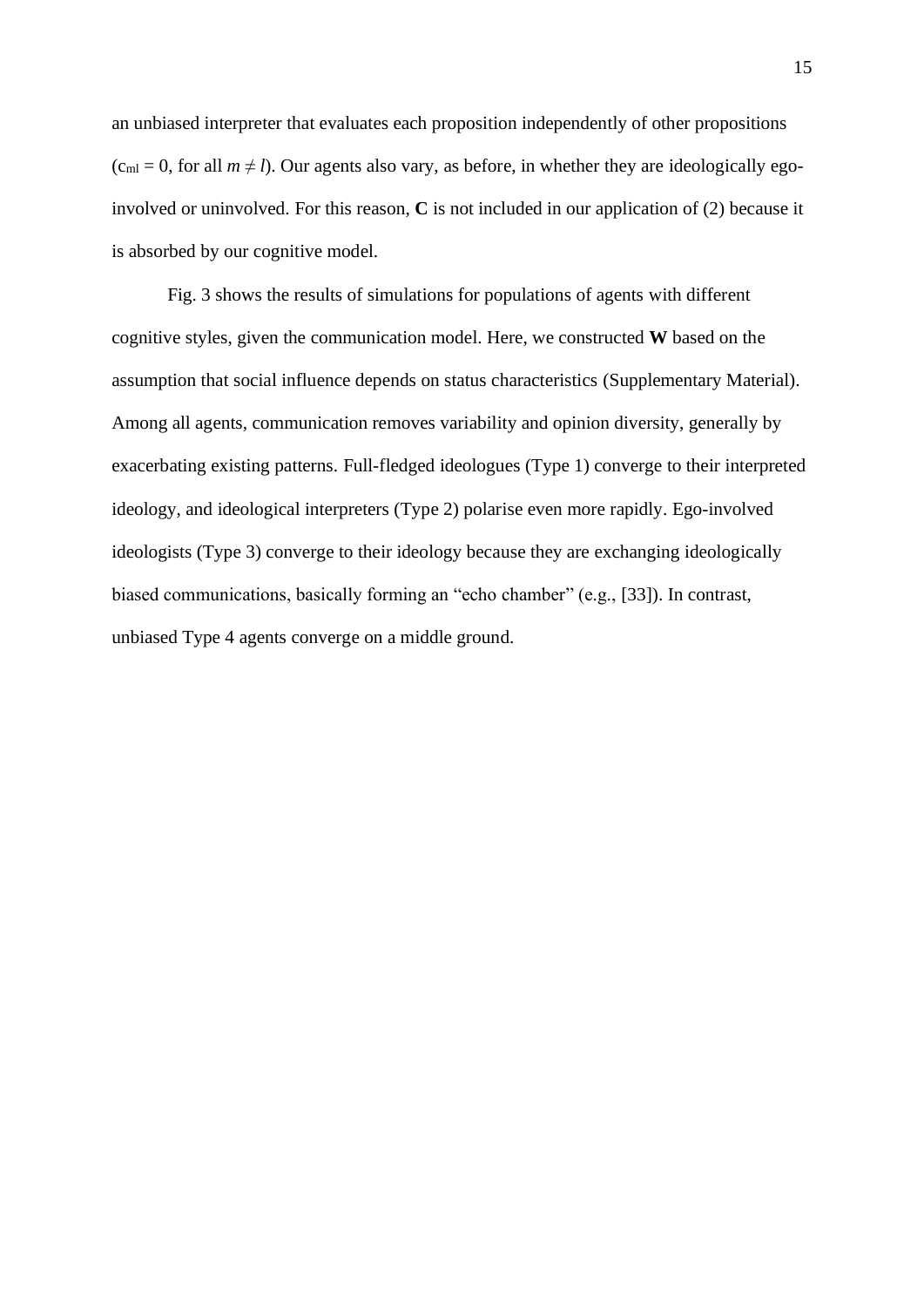

**Fig. 3. Trajectories of opinion dynamics with communication**

**Note.** The y-axis indicates the extent to which each agent's output is aligned with the ideology. In this plot, time 0 is the initial random inputs to the system, and time 1-50 plot the opinions expressed by agents:  $1 =$  ideological interpreter + ideologically ego-involved;  $2 =$ ideological interpreter;  $3 =$  ideologically ego-involved;  $4 =$  non-ideological.

# **(b) Communication and Influence on Dynamic Social Networks**

One simplification made by the communication model so far is that all agents communicate with all other agents within a stable social network. However, the contemporary socio-technological context is characterized by the ability to modify network ties easily. This is because of the social media technology, which makes it easier than ever before to rapidly form or sever social connections at the click of a mouse. Social psychologists call this *relational mobility* [34, 35].

The final part of our paper explores the impact of relational mobility on public opinion dynamics. We capture this in the model by permitting agents to modify their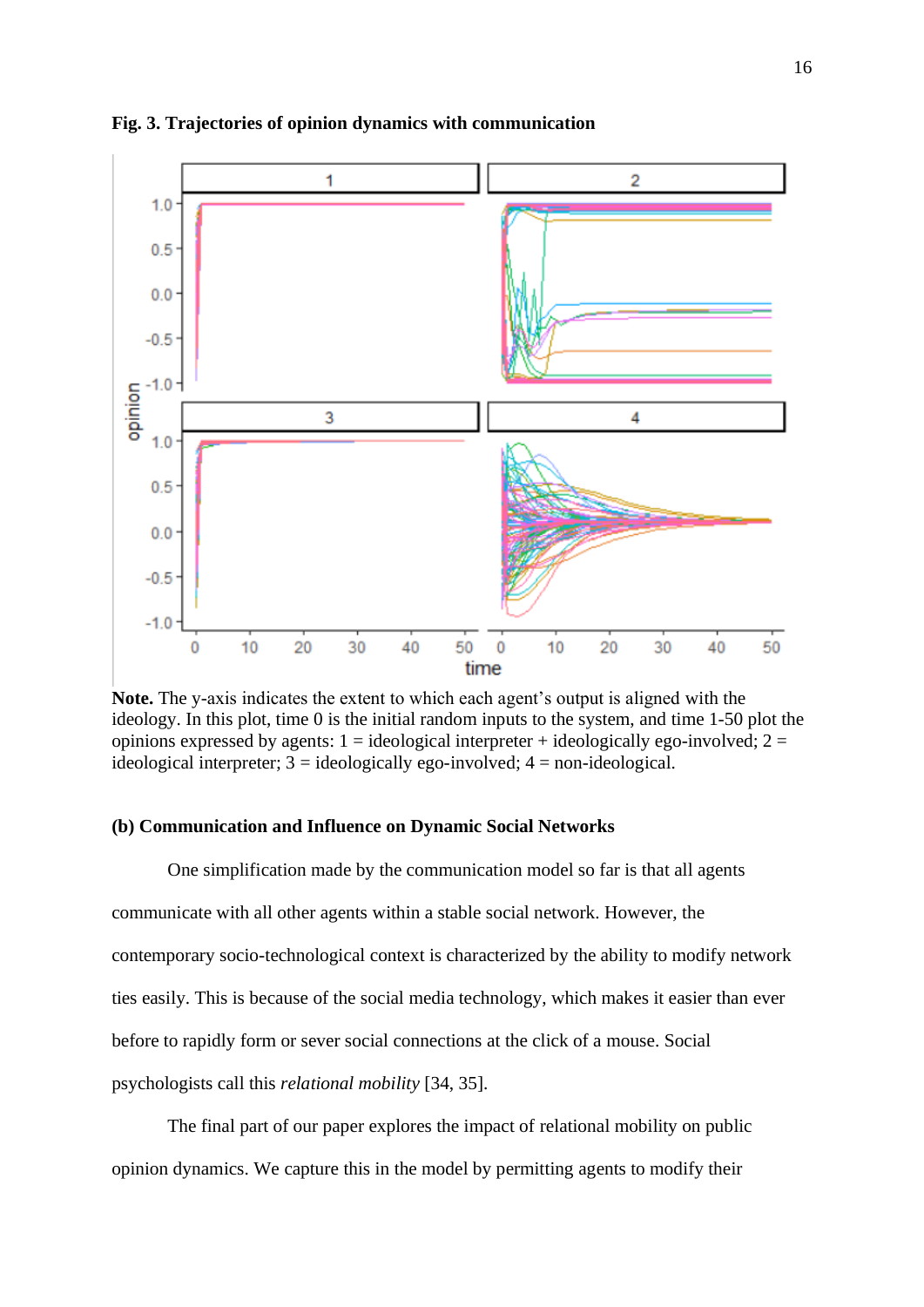influence weights. Specifically, we let each agent modify its tie strength as a function of the degree of agreement between agents. If agent *j*'s opinion resonates with agent *i*'s opinion (i.e., the cosine similarity between two opinion vectors is positive), the tie strength is adjusted upwards as in (3). If they are antagonistic to each other (i.e., the cosine similarity is zero or negative), the tie is severed. This reflects homophily – the tendency to affiliate with others who hold similar opinions (e.g., [36]).

$$
w_{ij} = \begin{cases} w_{ij} (1 - w_{ii}) / \sum_{j \in S^+} w_{ij} & \text{if } s(\mathbf{x}(i), \mathbf{x}(j)) > 0 \text{ and } \sum_{j \in S^+} w_{ij} \neq 0 \text{ for } j \neq i; \\ v_{ii}, & \text{for } j = i; \\ 0, & \text{otherwise.} \end{cases}
$$
(3)

Note that the stubbornness of agent *i*, w<sub>ii</sub>, is an individual difference and thus remains constant over the course of each simulation.  $s(x(i), x(i))$  is a cosine similarity between opinion vectors,  $\mathbf{x}(i)$  and  $\mathbf{x}(i)$ , for agents *i* and *j*. S+ is the set of agents  $j \neq i$  such that  $s(\mathbf{x}(i))$ , **x**(j)) > 0. Note also that Equation (3) holds unless  $\sum_{j \in S^+} w_{ij} = 0$ . Otherwise, w<sub>ii</sub> is the only non-zero weight and agent *i* becomes an isolate. Equation (3) redistributes the weights for the severed ties to the retained ties proportional to the latter's original weights.

Fig. 4 shows the results of simulations with 100 relationally mobile agents and 50 random starting points for each of the four cognitive styles. Relational mobility clearly exacerbates the effects of communication even further. Populations with Type 1 and Type 3 agents again do not move from their initial ideology. Populations of Type 2 agents – interpreting information through the lens of their ideology but ideologically uninvolved – polarise into opposite opinions. Type 4 is particularly interesting. Previously this type always produced a consensus in the presence of communication. When relationally mobile, however, they can now produce divergent opinion clusters some time. This happens when initial variations in opinions get reified because agents quickly stop talking to other agents with whom they disagree. Our simulations of Type 2 and Type 4 cognitive styles with and without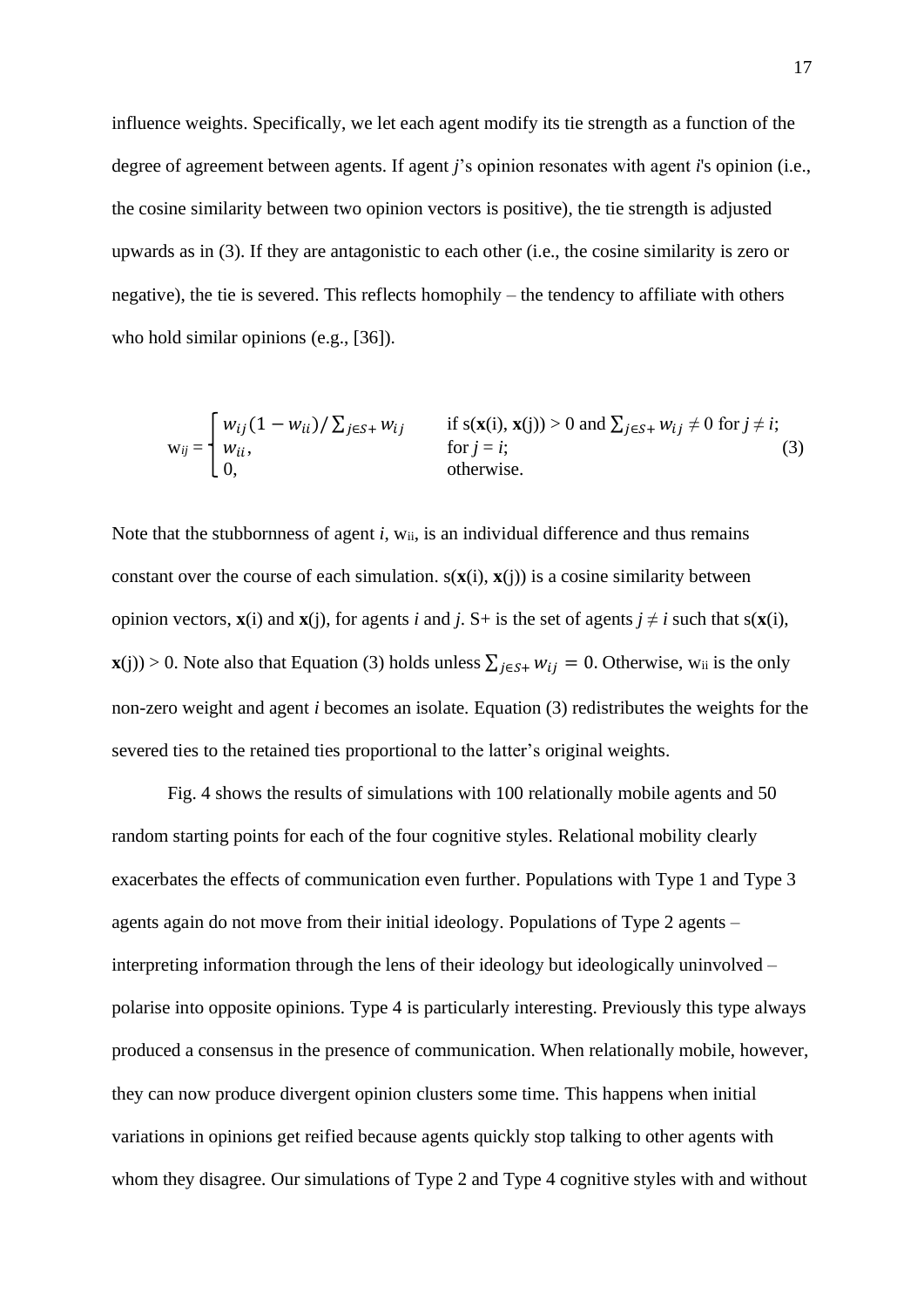relational mobility (Supplementary Material) confirmed these observations. Type 2 polarised more quickly with mobility than without. Type 4 always consensualised without mobility, but occasionally converged to divergent opinion clusters with mobility.



**Fig. 4. Trajectories of opinion dynamics with relational mobility**

**Note.** The y-axis indicates the extent to which each agent's output is aligned with the ideology. Each graph shows the results of an example of interacting 100 agents of each type:  $1 =$  ideological interpreter + ideologically ego-involved;  $2 =$  ideological interpreter;  $3 =$ ideologically ego-involved;  $4 =$  non-ideological.

# **5. Discussion**

The ideological mind is a foundation of polarisation. Whether a full-fledged ideologue (Type 1), ideological interpreter (Type 2), or ego-involved ideologist (Type 3), if an agent engages in ideological thinking through biased interpretation or ego-involved commitment, the result is likely to be a polarised discourse. However, communication and social network dynamics interact with ideological cognition and motivation to produce different trajectories.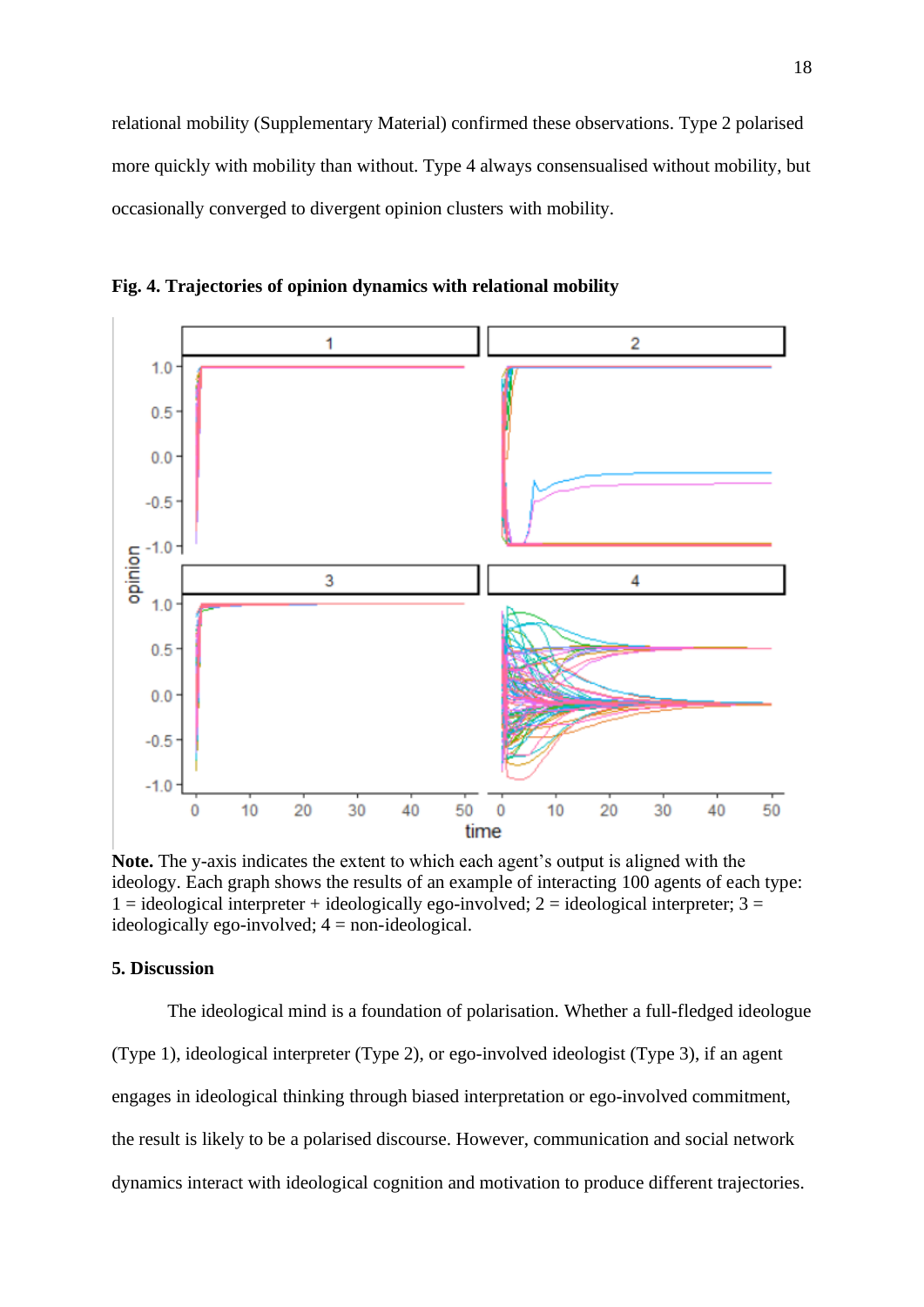Although those who interpret with an ideological lens (Type 1 or 2) always hold extreme views, ego-involved ideologists (Type 3) polarise particularly when they form an echo chamber. Communication can influence non-ideological agents (Type 4): if they exclusively interact with polarised agents, they too end up with extreme views. Relational mobility can drive even non-ideological agents into diverse and siloed opinion clusters. The contemporary socio-technological context of digital communication with high levels of relational mobility is conducive to polarised discourse.

Our modelling points to the possibility that those who hold polarised opinions can do so due to any combination of cognitive, motivational, or network dynamic processes. The interpretation- and memory-based mechanisms of ideological thinking provide psychological mechanisms for assimilative and repulsive social influence processes [6], in which communication drives opinions to assimilate with or repulse against each other. Nonetheless, the network mechanism of homophily generates the social condition in which agents only assimilate similar opinions, thereby increasing the likelihood of opinion clustering [6]. Therefore, even those who are psychologically non-ideological can hold polarised opinions if they are in an ideologically minded closed social circle.

A corollary is that different processes may depolarise different types of ideological agents. Social ties with others who hold diverse opinions could depolarise the non-ideological (Type 4) and even the ideologically committed (Type 3) in the long run. What about the others who ideologically interpret (Type 1 and 2)? One possibility is to introduce new opinion dimensions in the political discourse. By having additional dimensions on which agents can agree, even they may depolarise. Further research is needed to explore this possibility.

Our modelling suggests that the existence of opposing ideologies is not a necessary condition for polarisation; even the presence of a single ideology can produce extreme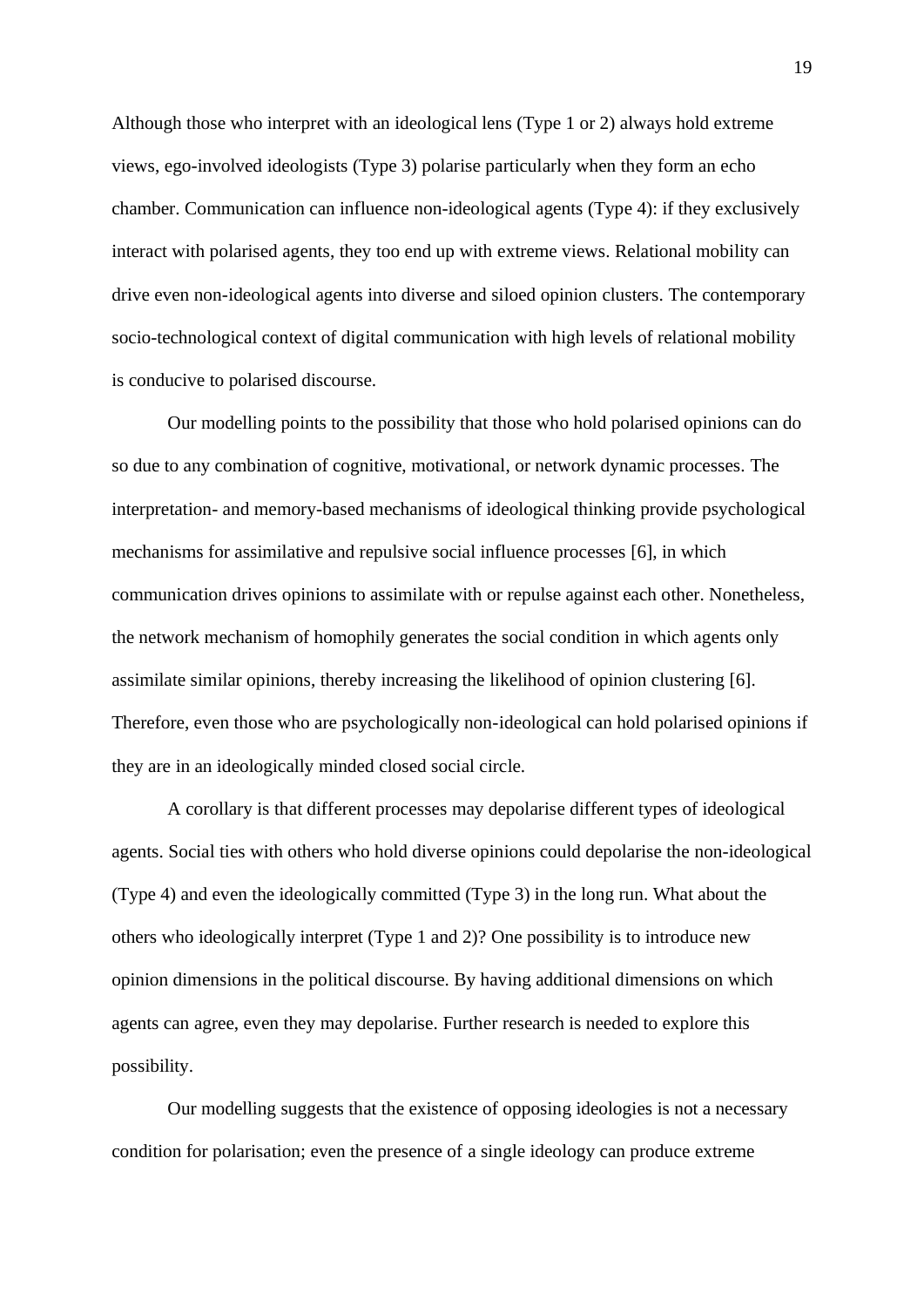opinions among ideological interpreters (Type 2). This points to an intriguing dialectic – if a single ideology structures political discourse, a polarising opposition can arise in a population. Indeed, neoliberalism may have played such a role in the late  $20<sup>th</sup>$  and early  $21<sup>st</sup>$ CE [12, 13] (Supplementary Material). In this historical context, different types of cognitive and motivational styles may have predominated the opposing ends of a political spectrum. Conservatives who support neoliberalism may be Type 1, 2, or 3, but those on the left may be largely Type 2. Here, there may be a right-left asymmetry in psychological style – the right is more committed to a single ideology, whereas the left may have had diverse preoccupations (see a review in [16]). Nonetheless, we may now be witnessing the emergence of an alternative opposing ideology. Our modelling suggests that similar psychological styles may be found under these historical circumstances just as Zmigrod and her colleagues recently reported [16].

Computational approaches to cultural dynamics may be able to provide an integrative framework in which to understand not only micro-psychological, but also macro-historical processes at play in the contemporary circumstances of political polarisation.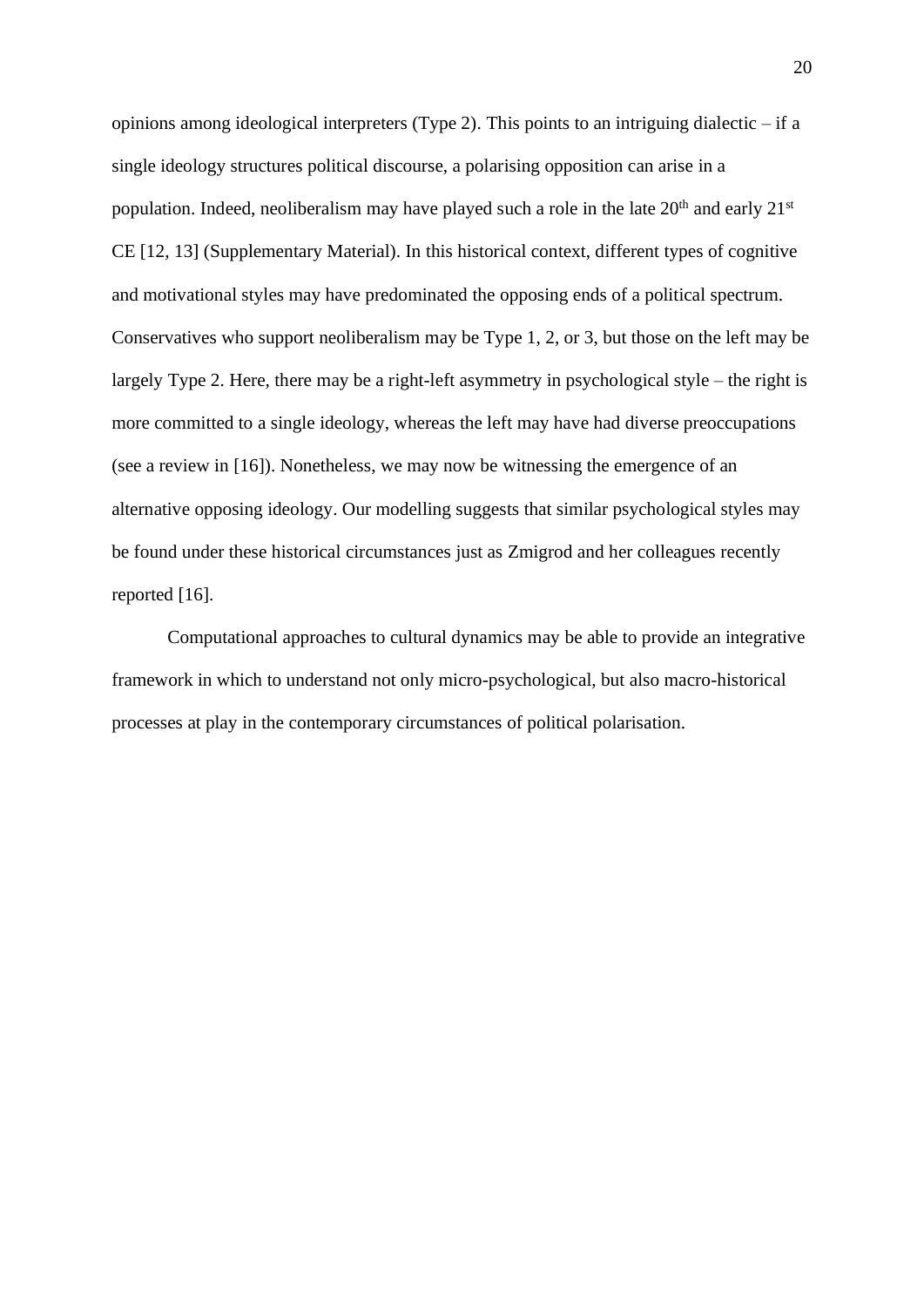#### **References**

- 1. Laland, K.N., J.F. Odling-Smee, and M.W. Feldman, *Niche construction, biological evolution, and cultural change.* Behavioral and Brain Sciences, 2000. **23**(1): p. 131- 146.
- 2. Kashima, Y., P. Bain, and A. Perfors, *The psychology of cultural dynamics.* Annual Review of Psychology, 2019. **70**: p. 499-529.
- 3. Abelson, R.P. and A. Bernstein, *A computer simulation model of community referendum controversies.* Public Opinion Quarterly, 1963. **27**(1).
- 4. Abelson, R.P., *Mathematical models of the distribution of attitudes under controversy.* in *Contributions to mathematical psychology*, N. Freriksen and H. Gulliksen, Editors. 1964, Holt, Rinehart & Winston: New York. p. 142-160.
- 5. DeGroot, M.H., *Reaching a consensus.* Journal of the American Statistical Association, 1974. **69**(345): p. 118-121.
- 6. Flache, A., et al., *Models of Social Influence.* Jasss-the Journal of Artificial Societies and Social Simulation, 2017. **20**(4): p. 31.
- 7. Friedkin, N.E. and E.C. Johnsen, *Social-influence and opinions.* Journal of Mathematical Sociology, 1990. **15**(3-4): p. 193-205.
- 8. Hegselmann, R. and U. Krause, *Opinion Dynamics and Bounded Confidence Models, Analysis, and Simulation.* Journal of Artificial Societies and Social Simulation, 2002. **5**(3).
- 9. Baldassarri, D. and P. Bearman, *Dynamics of political polarization.* American Sociological Review, 2007. **72**(5): p. 784-811.
- 10. Jager, W. and F. Amblard, *Uniformity, bipolarization and pluriformity captured as generic stylized behavior with an agent-based simulation model of attitude change.* Computational & Mathematical Organization Theory, 2005. **10**(4): p. 295-303.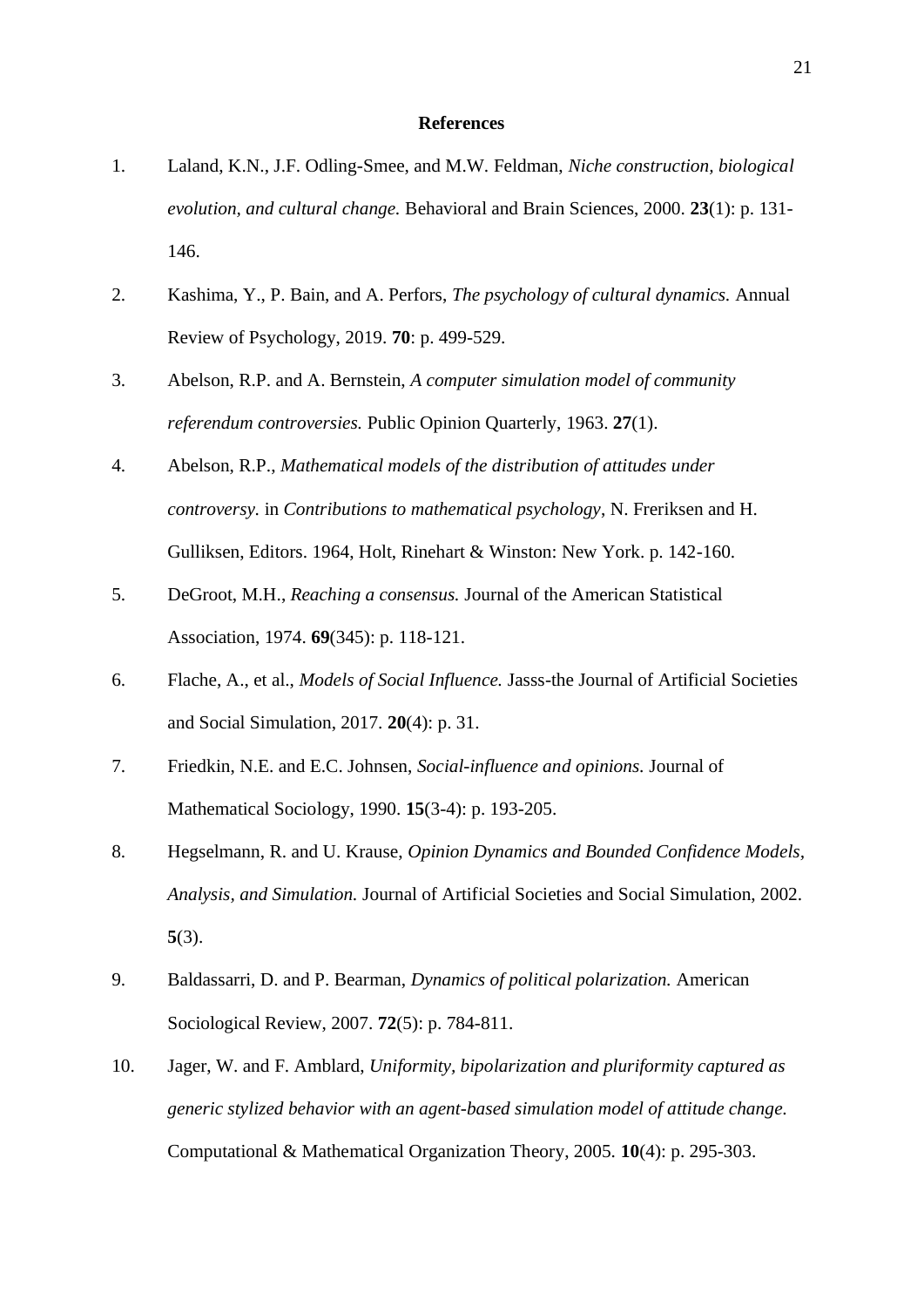- 11. Converse, P.E., *The nature of belief systems in mass publics*, in *Ideology and discontent*, D. Apter, Editor. 1964, Free Press: New York, NY. p. 206-261.
- 12. Bay-Cheng, L.Y., et al., *Tracking homo oeconomicus.* Journal of Social and Political Psychology, 2015. **3**(1): p. 71-88.
- 13. Beattie, P., *The road to psychopathology.* Journal of Social Issues, 2019. **75**(1): p. 89- 112.
- 14. Kahan, D.M., *Ideology, motivated reasoning, and cognitive reflection.* Judgment and Decision Making, 2013. **8**(4): p. 407-424.
- 15. Pennycook, G. and D.G. Rand, *Lazy, not biased.* Cognition, 2019. **188**: p. 39-50.
- 16. Zmigrod, L., P.J. Rentfrow, and T.W. Robbins, *The Partisan Mind.* Journal of Experimental Psychology: General, 2020. **149**(3): p. 407-418.
- 17. Humphreys, M.S., J.D. Bain, and R. Pike, *Different ways to cue a coherent memory system.* Psychological Review, 1989. **96**(2): p. 208-233.
- 18. Kashima, Y., J. Woolcock, and E.S. Kashima, *Group impressions as dynamic configurations.* Psychological Review, 2000. **107**(4): p. 914-942.
- 19. Osth, A.F. and S. Dennis, *Sources of interference in item and associative recognition memory.* Psychological Review, 2015. **122**(2): p. 260-311.
- 20. Friedkin, N.E., et al., *Network science on belief system dynamics under logic constraints.* Science, 2016. **354**(6310): p. 321-326.
- 21. Parsegov, S.E., et al., *Novel Multidimensional Models of Opinion Dynamics in Social Networks.* IEEE Transactions on Automatic Control, 2017. **62**(5): p. 2270-2285.
- 22. Zmigrod, L., *A Psychology of Ideology*. 2020.
- 23. Zmigrod, L., et al., *The cognitive and perceptual correlates of ideological attitudes.* Philosophical Transactions of the Royal Society B, 2020.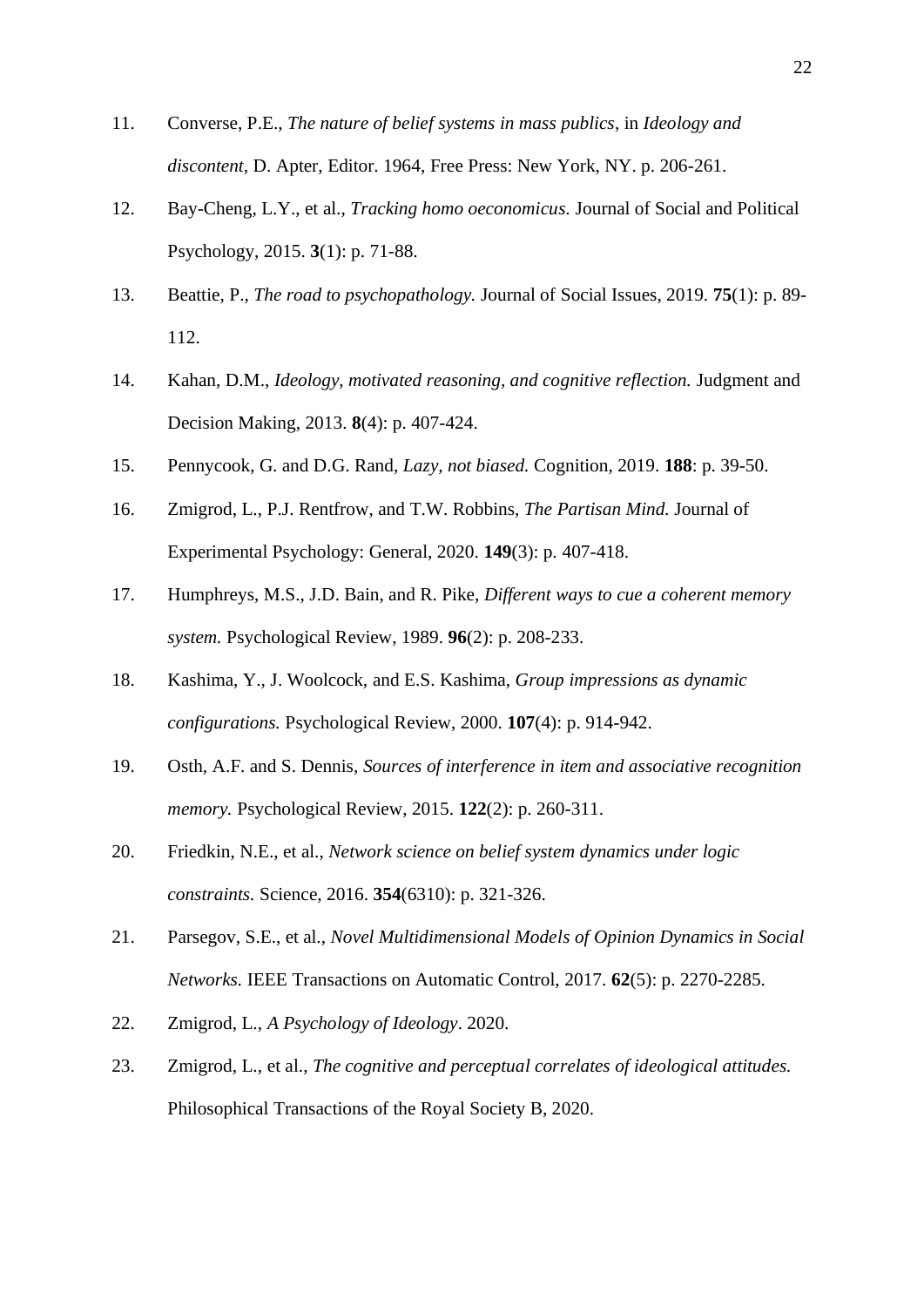- 24. Bélanger, J.J., *The sociocognitive processes of ideological obsession.* Philosophical Transactions of the Royal Society B, 2020.
- 25. Sherif, M. and C.I. Hovland, *Social judgment*. 1961, Oxford, England: Yale University Press. xii, 218-xii, 218.
- 26. Lau, T., *Reframing social categorisation as latent structure learning for understanding political behaviour.* Philosophical Transactions of the Royal Society B, 2020.
- 27. Johnson, B.T. and A.H. Eagly, *Effects of involvement on persuasion.* Psychological Bulletin, 1989. **106**(2): p. 290-314.
- 28. Pickering, M.J. and S. Garrod, *An integrated theory of language production and comprehension.* Behavior and Brain Sciences, 2013. **36**(4): p. 329-47.
- 29. Jost, J.T., C.M. Federico, and J.L. Napier, *Political Ideology.* Annual Review of Psychology, 2009. **60**: p. 307-337.
- 30. Zmigrod, L., P.J. Rentfrow, and T.W. Robbins, *Cognitive Inflexibility Predicts Extremist Attitudes.* Frontiers in Psychology, 2019. **10**.
- 31. Zmigrod, L., *A neurocognitive model of ideological thinking.* Proceedings of the Royal Society Series B-Biological Sciences, 2020.
- 32. Gampa, A., et al., *(Ideo)Logical Reasoning: Ideology Impairs Sound Reasoning.* Social Psychological and Personality Science, 2019. **10**(8): p. 1075-1083.
- 33. Colleoni, E., A. Rozza, and A. Arvidsson, *Echo Chamber or Public Sphere? Predicting Political Orientation and Measuring Political Homophily in Twitter Using Big Data.* Journal of Communication, 2014. **64**(2): p. 317-332.
- 34. Thomson, R., et al., *Relational mobility predicts social behaviors in 39 countries and is tied to historical farming and threat.* Proceedings of the National Academy of Sciences, 2018. **115**(29): p. 7521-7526.